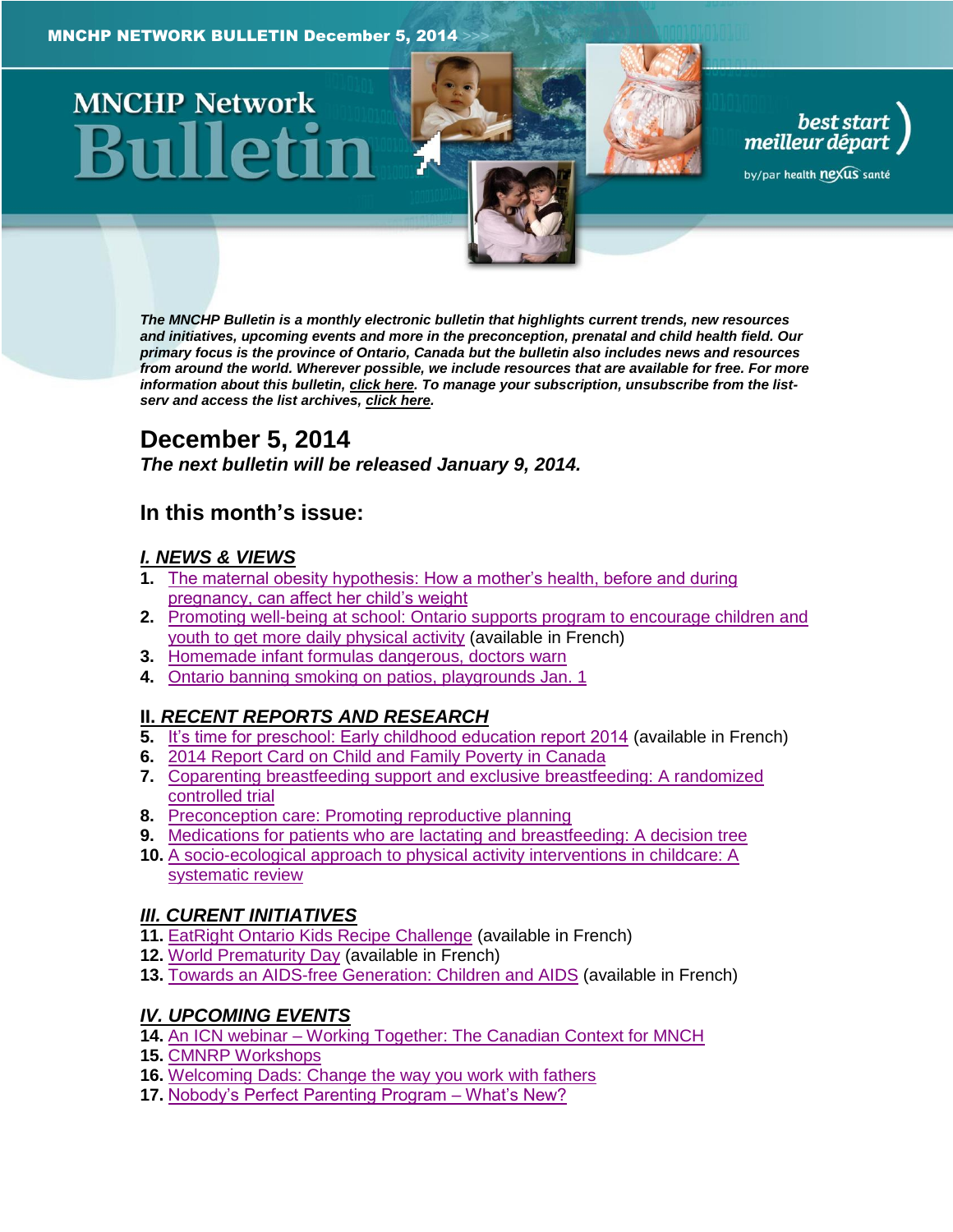#### **18.** [Newborn Screening Workshop Toronto 2015](#page-12-1)

# *[V. RESOURCES](#page-12-2)*

- **19.** [The Hanen Centre](#page-12-3)
- 20. 15<sup>th</sup> [Annual Fetal Alcohol Canadian Expertise \(FACE\) Research Roundtable](#page-13-0)
- **21.** [Indigenous Child and Youth Health in Canada](#page-13-1) (available in French)
- **22.** [Newt: Newborn Weight Tool](#page-13-2)
- **23.** [Encyclopedia on Early Childhood Development](#page-13-3) (available in French)
- **24.** [Ottawa Breastfeeds](#page-14-0)
- **25.** [Recent videos](#page-14-1)

# *[VI. FEATURED BEST START RESOURCES](#page-14-2)*

- **26.** [Breastfeeding Matters](#page-15-0) (available in French)
- **27.** [When Children Speak More Than One Language](#page-15-1) (available in French)
- **28.** [Obesity in Preconception and Pregnancy](#page-15-2)
- **29.** [2015 Best Start Resource Centre Annual Conference](#page-16-1)

# <span id="page-1-0"></span>**I. NEWS & VIEWS**

# <span id="page-1-1"></span>**1. The maternal obesity hypothesis: How a mother's health, before and during pregnancy, can affect her child's weight**

This article from The Globe and Mail (McGinn, 2014) discusses the results of a recent study published in Mayo Clinic Proceedings that connects a mother's body mass and physical activity during pregnancy to her child's likelihood of being obese. The study by Dr. Edward Archer, titled [The Childhood Obesity Epidemic as a Result of Nongenetic](http://www.theglobeandmail.com/life/health-and-fitness/health/studying-obesity-through-maternal-health-before-and-during-pregnancy/article21834086/)  [Evolution,](http://www.theglobeandmail.com/life/health-and-fitness/health/studying-obesity-through-maternal-health-before-and-during-pregnancy/article21834086/) is founded in epigenetics. Epigenetics is described as "the study of how genes can be turned on or off by environmental factors." While the study presents mothers as being solely responsible for turning the tide of obesity, many researchers caution against placing the onus solely on mothers. As emphasized by Dr. Kristi Adamo, research scientist at the Healthy Active Living and Obesity Research Group at the Children's Hospital of Eastern Ontario: "If the mom was not perfect during pregnancy… it doesn't mean the baby is doomed for life."

[http://www.theglobeandmail.com/life/health-and-fitness/health/studying-obesity-through](http://www.theglobeandmail.com/life/health-and-fitness/health/studying-obesity-through-maternal-health-before-and-during-pregnancy/article21834086/)[maternal-health-before-and-during-pregnancy/article21834086/](http://www.theglobeandmail.com/life/health-and-fitness/health/studying-obesity-through-maternal-health-before-and-during-pregnancy/article21834086/)

Related documents:

 **Let's stop pointing the finger at mothers and address the real issues around children's health**: This opinion piece (Anderssen, 2014) addresses the findings in Archer's Mayo Clinic Proceedings article, and emphasizes the importance of exploring the many mitigating environmental factors, including accessible daycare and work-related issues, that could be affecting a mother's health before suggesting that mothers alone can alter the health of their children for better or for worse.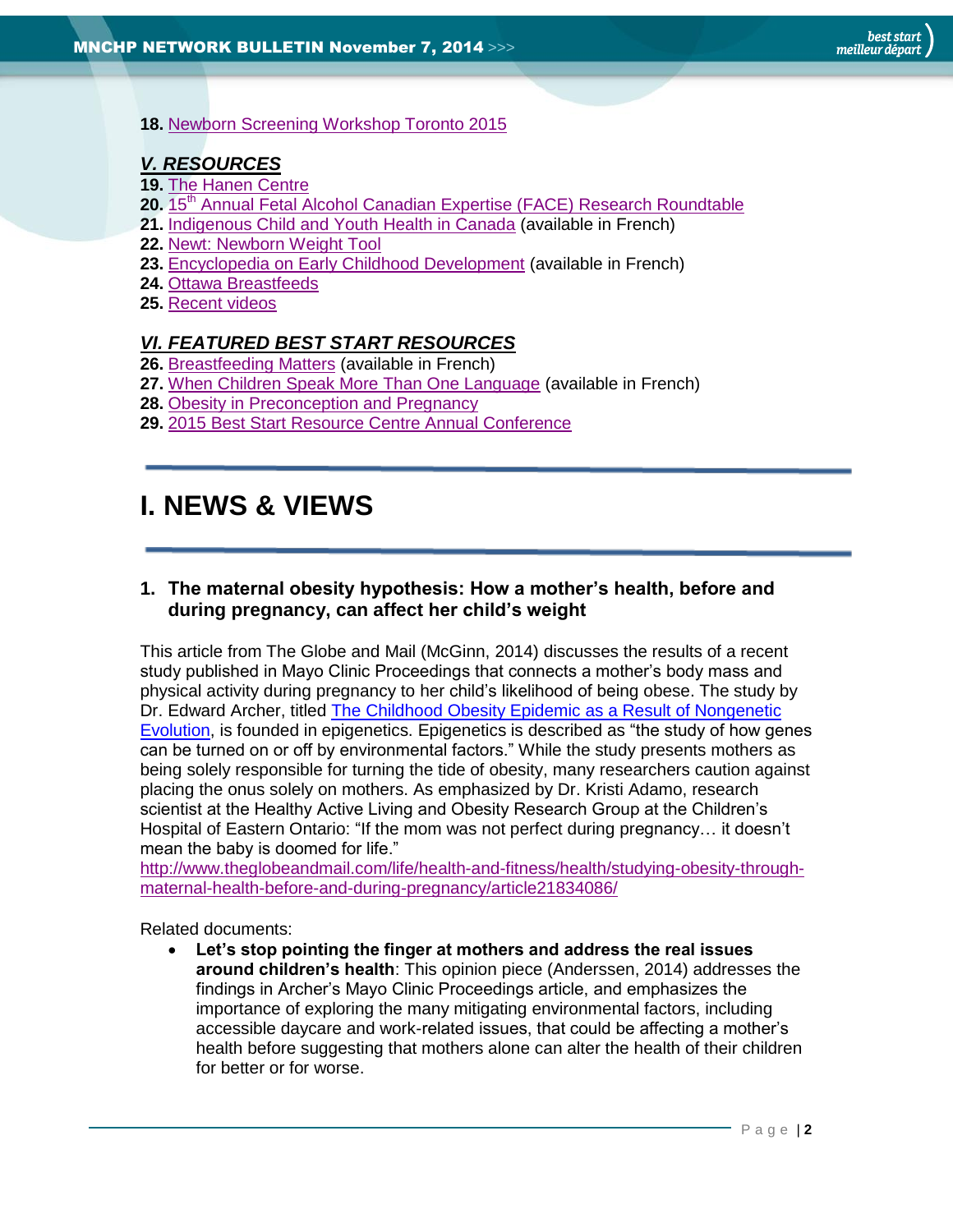[http://www.theglobeandmail.com/life/parenting/flipping-a-non-motherly-gesture](http://www.theglobeandmail.com/life/parenting/flipping-a-non-motherly-gesture-at-sexist-science/article21833778/)[at-sexist-science/article21833778/](http://www.theglobeandmail.com/life/parenting/flipping-a-non-motherly-gesture-at-sexist-science/article21833778/)

<span id="page-2-0"></span>**2. Promoting well-being at school: Ontario supports program to encourage children and youth to get more daily physical activity** (available in French)

As announced in this news release (Office of the Premier, 2014), the Ontario government, the Ontario Physical and Health Association (Ophea) and ACTIVE AT SCHOOL will be working together to promote the inclusion of 60 minutes of daily physical activity in schools. To further the completion of this project, partners will work together to create a Physical Activity Advisory Committee, develop strategies to recognize schools, teachers, parents and students who are working towards including 60 minutes of physical activity into the school day, and study factors that contribute to the the successful implementation of physical activity in schools.

EN[:http://news.ontario.ca/opo/en/2014/11/promoting-well-being-at-school.html](http://news.ontario.ca/opo/en/2014/11/promoting-well-being-at-school.html) FR: <http://news.ontario.ca/opo/fr/2014/11/faire-la-promotion-du-mieux-etre-a-lecole.html>

Related resource:

 **New Physical Activity & Sedentary Behaviour Child Care Standards – Can it Get Kids Moving More & Sitting Less**: The Alberta Centre for Active Living released an infographic illustrating the implementation and evaluation of the Canadian Physical Activity and Sedentary Behaviour guidelines in Alberta Child Care Centres. The infographic indicates that there was little change in physical activity behaviours of both toddlers and preschoolers, suggesting that policy implementation is not enough to incite behaviour change. The province, however, aims to continue supporting physical activity through the development of complementary resources and training.

[http://www.centre4activeliving.ca/media/filer\\_public/f0/d8/f0d80cb2-ce8e-4532](http://www.centre4activeliving.ca/media/filer_public/f0/d8/f0d80cb2-ce8e-4532-ab38-b152a2cff03a/2014-childcare-infographic-letter.pdf) [ab38-b152a2cff03a/2014-childcare-infographic-letter.pdf](http://www.centre4activeliving.ca/media/filer_public/f0/d8/f0d80cb2-ce8e-4532-ab38-b152a2cff03a/2014-childcare-infographic-letter.pdf)

# <span id="page-2-1"></span>**3. Homemade infant formulas dangerous, doctors warn**

While many mothers may see homemade infant formulas consisting of organic ingredients as a preferable alternative to infant formula from a box, this article from The Globe and Mail (Barton, 2014) emphasizes that homemade formulas could be detrimental to an infant's health. The article cites a recent advisory from Health Canada, the Canadian Paediatric Society and the Dietitians of Canada that stresses the use of homemade formula can lead to malnourishment and fatal illness. While parents may be wary of the ingredients in store-bought formula, a doctor cited in the article states that "the safe alternative [to breastfeeding] is commercial formula."

[http://www.theglobeandmail.com/life/health-and-fitness/health/homemade-infant](http://www.theglobeandmail.com/life/health-and-fitness/health/homemade-infant-formulas-dangerous-doctors-warn/article21805683/)[formulas-dangerous-doctors-warn/article21805683/](http://www.theglobeandmail.com/life/health-and-fitness/health/homemade-infant-formulas-dangerous-doctors-warn/article21805683/)

# <span id="page-2-2"></span>**4. Ontario banning smoking on patios, playgrounds Jan. 1**

As reported in a recent CBC News (2014) article, the Ontario government will ban smoking on children's playgrounds, sports fields and patios in an effort to create a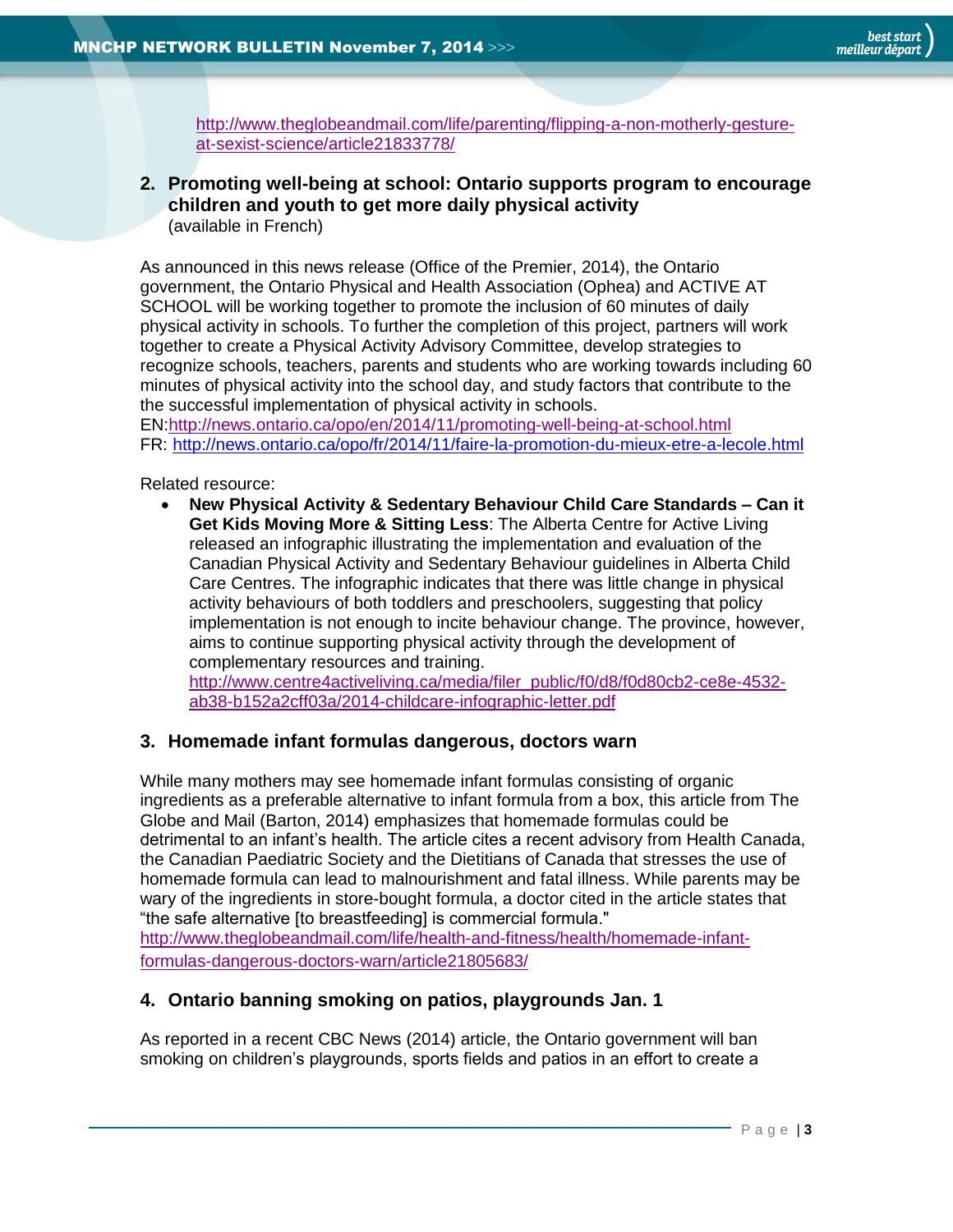smoke-free environment for children and youth. The Smoke-Free Ontario Act will also be revised to prevent selling tobacco on college and university campuses and the government is also looking to prohibit the sale of flavoured tobacco products to youth. The Canadian Cancer Society is cited in the article as saying that these new restrictions "help denormalize tobacco use and provide greater protection from outdoor second-hand smoke for Ontarians." For more information on the government's plans to protect children from smoking, read the [news release](http://news.ontario.ca/mohltc/en/2014/11/smoking-to-be-prohibited-on-patios-sport-fields-and-playgrounds.html?utm_source=all_news&utm_medium=rss_click&utm_campaign=rss_feed&utm_reader=feedly) from the Ministry of Health and Long-Term Care.

[http://www.cbc.ca/news/canada/toronto/ontario-banning-smoking-on-patios-playgrounds](http://www.cbc.ca/news/canada/toronto/ontario-banning-smoking-on-patios-playgrounds-jan-1-1.2827429?cmp=rss)[jan-1-1.2827429?cmp=rss](http://www.cbc.ca/news/canada/toronto/ontario-banning-smoking-on-patios-playgrounds-jan-1-1.2827429?cmp=rss)

# <span id="page-3-0"></span>**II. RECENT REPORTS AND RESEARCH**

*\* indicates journal subscription required for full text access*

<span id="page-3-1"></span>**5. It's time for preschool: Early childhood education report 2014** (available in French)

The Atkinson Centre for Society. (2014). *It's time for preschool: Early childhood education report 2014*. Retrieved from<http://timeforpreschool.ca/en/full-report/>

# EXCERPT:

In Canada, education and child care fall primarily within the jurisdiction of provinces and territories, although there is a long history of federal involvement both through transfers to individuals and to provincial and territorial governments. While the federal government has been an inconsistent player in early childhood policy, it has influenced provincial and territorial programs and priorities.

The 2004 Speech from the Throne announced that the federal government would work with the provinces to create a national system of early learning and child care. As a condition of \$5-billion in funding over 5 years announced in the 2005 federal budget, provinces signed bi-lateral agreements-in-principle committing to develop detailed action plans that identified their spending priorities for early learning and child care. Plans were to address the four QUAD principles: quality, universality, accessibility and developmental programming. A federal election and a new government terminated this funding. In March 2007, the \$5-billion commitment disappeared. Instead, \$250 million a year was earmarked for a Community Child Care Investment Program and transferred to provincial and territorial governments. A 25 percent tax credit was made available to businesses to create licensed child care spaces in the workplace. The latter, as predicted, received very little take up.

Despite its short tenure, QUAD left a legacy. Many provinces continued to develop and pursue their action plans, even without federal funding. In fact, investments in early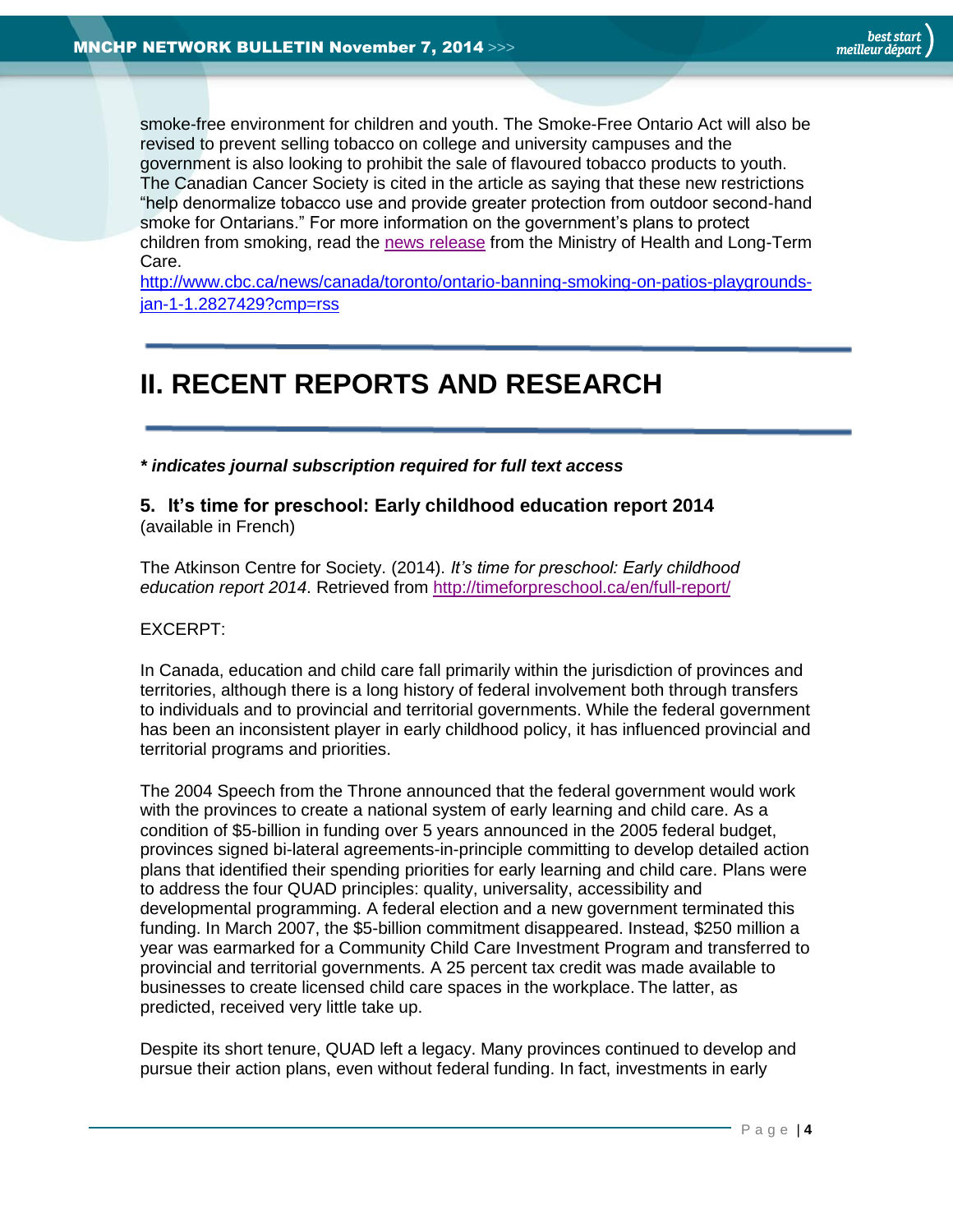learning and care across Canada more than doubled from \$3.5 billion in 2006 to \$7.5 billion in 2011. By 2014, provinces and territories were spending \$10.9-billion on early education and child care. Remnants of other federal/provincial efforts to develop a pan-Canadian approach to supporting young children and their families also remain. EN:<http://timeforpreschool.ca/en/full-report/>

FR: <http://timeforpreschool.ca/fr/rapport-complet/>

Related materials:

 **Ontario strengthening child care oversight** (available in French): This news release (Ministry of Education, 2014) from the Ontario government announces the passing into legislature of the Child Care Modernization Act, which will serve to provide the government more control to issue penalties for dangerous daycare settings.

EN[:http://news.ontario.ca/edu/en/2014/12/ontario-strengthening-child-care](http://news.ontario.ca/edu/en/2014/12/ontario-strengthening-child-care-oversight.html)[oversight.html](http://news.ontario.ca/edu/en/2014/12/ontario-strengthening-child-care-oversight.html)

FR[:http://news.ontario.ca/edu/fr/2014/12/lontario-renforce-le-controle-des](http://news.ontario.ca/edu/fr/2014/12/lontario-renforce-le-controle-des-services-de-garde-denfants.html)[services-de-garde-denfants.html](http://news.ontario.ca/edu/fr/2014/12/lontario-renforce-le-controle-des-services-de-garde-denfants.html)

 **3 new studies find child care is good for kids and the economy – Editorial**: This article (Walton, 2014) draws on the findings of three recent studies that highlight the importance of accessible and affordable nation-wide daycare in Canada, not only for the well-being of families and children, but also for the economy.

[http://www.thestar.com/opinion/editorials/2014/11/17/three\\_new\\_studies\\_find\\_chi](http://www.thestar.com/opinion/editorials/2014/11/17/three_new_studies_find_child_care_is_good_for_kids_and_the_economy_editorial.html) [ld\\_care\\_is\\_good\\_for\\_kids\\_and\\_the\\_economy\\_editorial.html#](http://www.thestar.com/opinion/editorials/2014/11/17/three_new_studies_find_child_care_is_good_for_kids_and_the_economy_editorial.html)

 **The Parent Trap – Child Care Fees in Canada's Big Cities**: This report and accompanying infographic draws correlations between the cost of child care and the median income of women, highlighting the most and least affordable cities for childcare in the country.

<https://www.policyalternatives.ca/parent-trap>

 **A Vision for Universal Childcare**: A short animated video that answers the question: "What should childcare look like in Canada in the year 2020?" <https://www.youtube.com/watch?v=t0Q51UQcDgI&feature=youtu.be>

# <span id="page-4-0"></span>**6. 2014 Report Card on Child and Family Poverty in Canada**

(available in French)

Campaign 2000. *2014 Report card on child and family poverty in Canada*. Retrieved from<http://www.campaign2000.ca/anniversaryreport/CanadaRC2014EN.pdf>

EXCERPT:

#### **High rates of child poverty persist – Federal leadership required**

As Campaign 2000 issues its 23rd monitoring report, we are saddened and distressed by the abysmal lack of progress in reducing child poverty in Canada. The economy has more than doubled in size, yet the incomes of families in the lowest decile have virtually stagnated. The gap between rich and poor families remains very wide, leaving averageincome families also struggling to keep up. With considerable evidence from academic,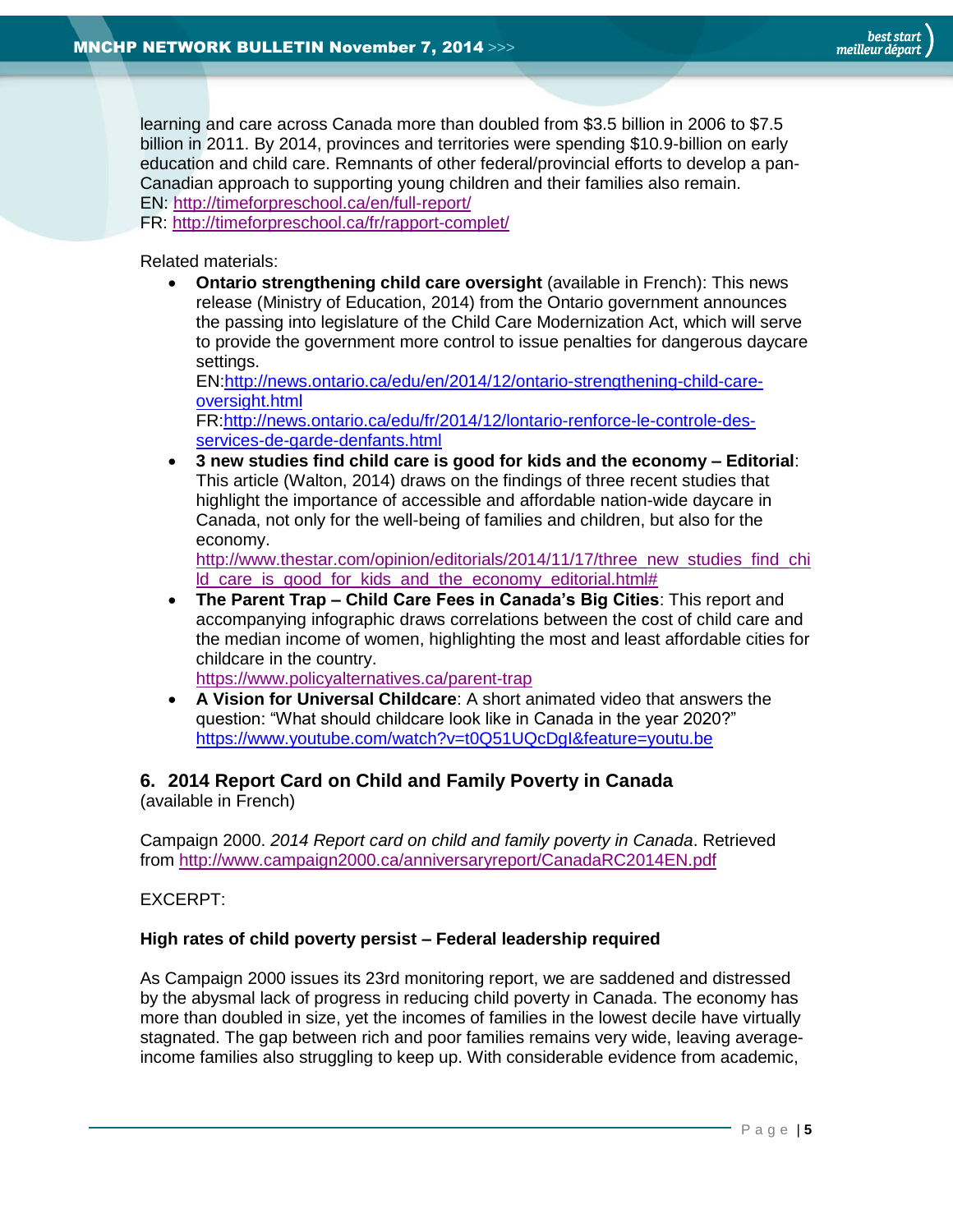community-based and government research and from extensive testimony from people with lived experience of poverty, we know more about how to eradicate poverty than we did 25 years ago. Together, the 120 partner organizations in Campaign 2000 have kept the issue of child poverty on the radar screen for almost 25 years. On behalf of lowincome families, women, people with disabilities, food banks, indigenous families, service-providers in health, childcare and affordable housing, many faith communities, teachers, social workers, unions and many others, Campaign 2000 partners have helped to highlight the unacceptable situation for low-income children and have proposed practical solutions. As a result of on-going discussion and dialogue with government officials and representatives, the media and people with lived experience of poverty, some important initiatives have been achieved. Public policies such as the Canada Child Tax Benefit/National Child Benefit Supplement and the Child Disability Benefit have made a difference to families—but not a big enough difference to dial down the child poverty rate substantially or to sustain less child poverty. The erosion of the labour market including fewer good, full-time jobs with benefits that prevent poverty and enable parents to lift themselves out of poverty remains a challenge in many parts of Canada. EN[:http://www.campaign2000.ca/anniversaryreport/CanadaRC2014EN.pdf](http://www.campaign2000.ca/anniversaryreport/CanadaRC2014EN.pdf) FR[:http://www.campaign2000.ca/anniversaryreport/CanadaRC2014FR.pdf](http://www.campaign2000.ca/anniversaryreport/CanadaRC2014FR.pdf)

Related materials:

- **Ontario falling behind its own poverty reduction goals**: This article (Russell, 2014) emphasizes that, although 25 years have passed since the Canadian government's pledge to "eliminate child poverty," little has changed, and in fact, the problem has become worse. [http://www.thestar.com/news/gta/2014/11/24/ontario\\_falling\\_behind\\_its\\_own\\_pov](http://www.thestar.com/news/gta/2014/11/24/ontario_falling_behind_its_own_poverty_reduction_goals.html) erty reduction goals.html
- **25 years since Canada vowed to end child poverty, where are we now?**: This article (Ogrodnik, 2014) highlights findings from Campaign 2000's report and draws attention to the lack of concrete statistics available to measure poverty in Canada, as well as the role of the government in attempting to reduce poverty rates.

[http://globalnews.ca/news/1685376/25-years-since-canada-vowed-to-end-child](http://globalnews.ca/news/1685376/25-years-since-canada-vowed-to-end-child-poverty-where-are-we-now/)[poverty-where-are-we-now/](http://globalnews.ca/news/1685376/25-years-since-canada-vowed-to-end-child-poverty-where-are-we-now/)

# <span id="page-5-0"></span>**7. Coparenting breastfeeding support and exclusive breastfeeding: A randomized controlled trial**

Abass-Dick, J., Stern, S. B., LaRon, E. N., Watson, W., & Dennis, C-L. (2014). Coparenting breastfeeding support and exclusive breastfeeding: A randomized controlled trial. *Pediatrics, 135*(1). doi:10.1542/peds.2014-1416

ABSTRACT:

**OBJECTIVE**: To evaluate the effectiveness of a coparenting intervention on exclusive breastfeeding among primiparous mothers and fathers.

**METHODS**: A randomized controlled trial was conducted in a large teaching hospital in Toronto, Canada. Couples were randomized to receive either usual care (n = 107) or a coparenting breastfeeding support intervention ( $n = 107$ ). Follow-up of exclusive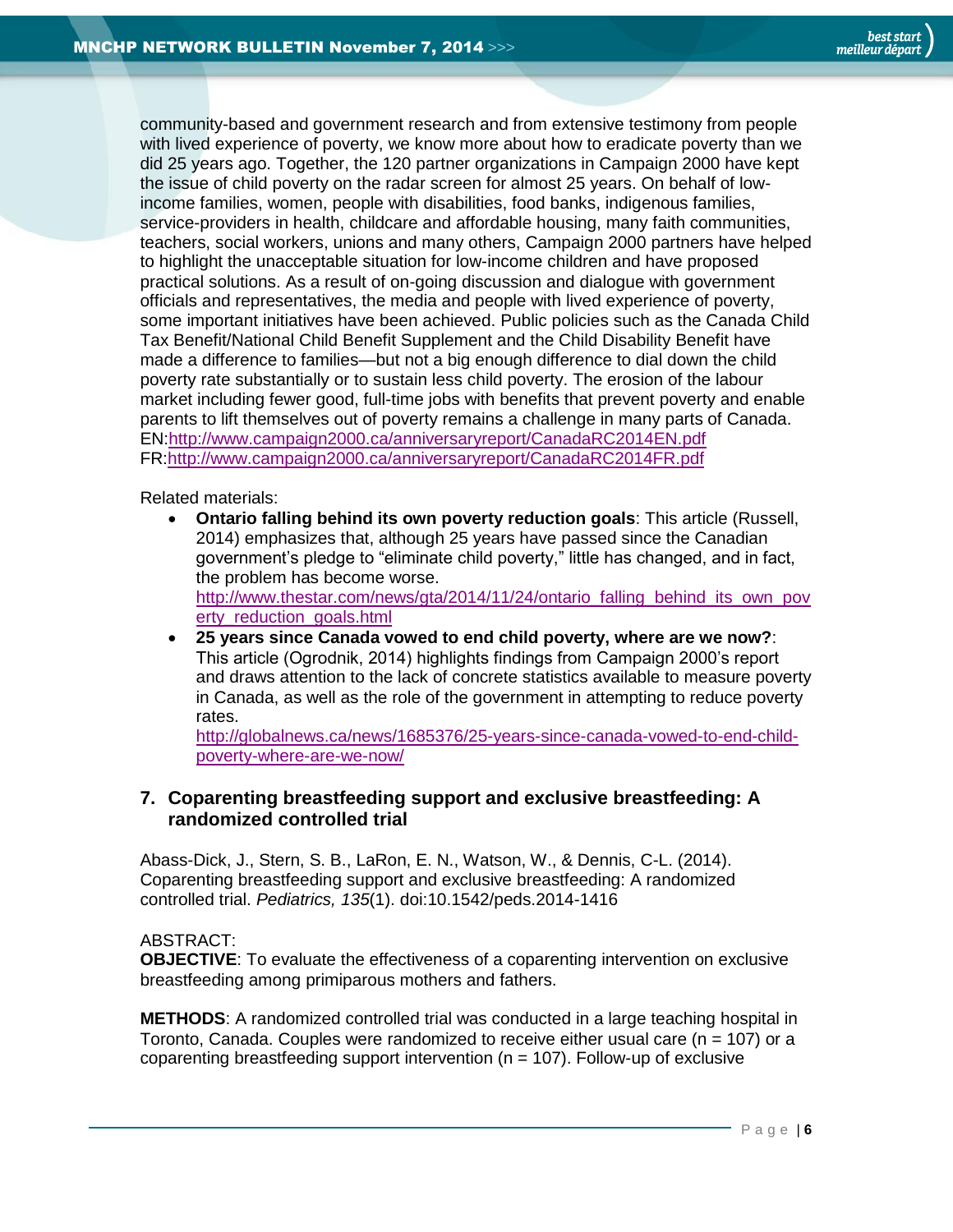breastfeeding and diverse secondary outcomes was conducted at 6 and 12 weeks postpartpartum.

**RESULTS**: Significantly more mothers in the intervention group than in the control group continued to breastfeed at 12 weeks postpartum (96.2% vs 87.6%,  $P = .02$ ). Although proportionately more mothers in the intervention group were exclusively breastfeeding at 6 and 12 weeks, these differences were not significant. Fathers in the intervention group had a significantly great increase in breastfeeding self-efficacy scores from baseline to 6 weeks postpartum compared with fathers in the control group (*P* = .03). In addition, significantly more mothers in the intervention group than in the control group reported that their partners provided them with breastfeeding help in the first 6 weeks (71% vs 52%, *P* = .04). Mothers in the intervention group were also more satisfied with the breastfeeding information they received (81% vs 62.5%, *P <* .001).

**CONCLUSIONS**: The significant improvements in breastfeeding duration, paternal breastfeeding self-efficacy, and maternal perceptions of paternal involvement and assistance with breastfeeding suggest that a coparenting intervention involving fathers warrants additional investigation.

[http://pediatrics.aappublications.org/content/early/2014/11/25/peds.2014-](http://pediatrics.aappublications.org/content/early/2014/11/25/peds.2014-1416.full.pdf+html) [1416.full.pdf+html](http://pediatrics.aappublications.org/content/early/2014/11/25/peds.2014-1416.full.pdf+html)

Related article:

 **Want mom to succeed at breastfeeding? Get dad involved**: This article (Doyle, 2014) features interviews with the researchers responsible for the above study and highlights the benefits of a co-parenting approach to breastfeeding. [http://www.theglobeandmail.com/life/parenting/want-mom-to-succeed-at](http://www.theglobeandmail.com/life/parenting/want-mom-to-succeed-at-breastfeeding-get-dad-involved/article21875378/)[breastfeeding-get-dad-involved/article21875378/](http://www.theglobeandmail.com/life/parenting/want-mom-to-succeed-at-breastfeeding-get-dad-involved/article21875378/)

# <span id="page-6-0"></span>**8. Preconception care: Promoting reproductive planning**

Dean, S. V., Lassi, Z. S., Imam, A. M., & Bhutta, Z. A. (2014). Preconception care: Promoting reproductive planning. *Reproductive Health, 11*(Suppl 3), S2. Retrieved from <http://www.reproductive-health-journal.com/>

#### ABSTRACT:

**Introduction**: Preconception care recognizes that many adolescent girls and young women will be thrust into motherhood without the knowledge, skills or support they need. Sixty million adolescents give birth each year worldwide, even though pregnancy in adolescence has mortality rates at least twice as high as pregnancy in women aged 20- 29 years. Reproductive planning and contraceptive use can prevent unintended pregnancies, unsafe abortions and sexually-transmitted infections in adolescent girls and women. Smaller families also mean better nutrition and development opportunities, yet 222 million couples continue to lack access to modern contraception.

**Method**: A systematic review and meta-analysis of the evidence was conducted to ascertain the possible impact of preconception care for adolescents, women and couples of reproductive age on MNCH outcomes. A comprehensive strategy was used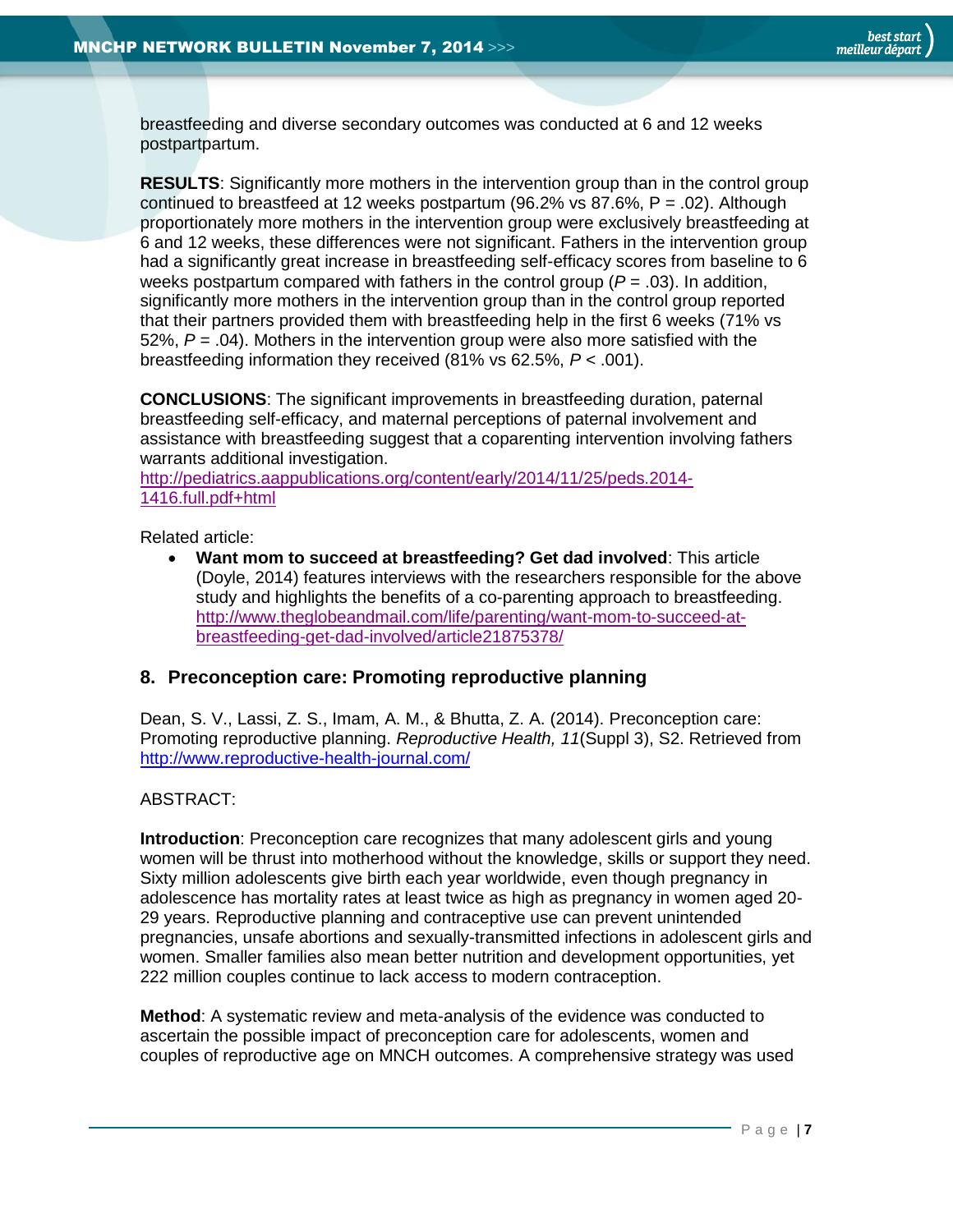to search electronic reference libraries, and both observational and clinical controlled trials were included. Cross-referencing and a separate search strategy for each preconception risk and intervention ensured wider study capture.

**Results**: Comprehensive interventions can prevent first pregnancy in adolescence by 15% and repeat adolescent pregnancy by 37%. Such interventions should address underlying social and community factors, include sexual and reproductive health services, contraceptive provision; personal development programs and emphasizes completion of education. Appropriate birth spacing (18-24 months from birth to next pregnancy compared to short intervals <6 months) can significantly lower maternal mortality, preterm births, stillbirths, low birth weight and early neonatal deaths.

**Conclusion**: Improving adolescent health and preventing adolescent pregnancy; and promotion of birth spacing through increasing correct and consistent use of effective contraception are fundamental to preconception care. Promoting reproductive planning on a wider scale is closely interlinked with the reliable provision of effective contraception, however, innovative strategies will need to be devised, or existing strategies such as community-based health workers and peer educators may be expanded, to encourage girls and women to plan their families. <http://www.biomedcentral.com/content/pdf/1742-4755-11-S3-S2.pdf>

# <span id="page-7-0"></span>**9. Medications for patients who are lactating and breastfeeding: A decision tree**

Noel-Weiss, J., & Lepine, S. (2014). Medications for patients who are lactating and breastfeeding: A decision tree. *Open Medicine, 8*(3): e102-e104. Retrieved from <http://www.openmedicine.ca/>

# EXCERPT:

Breastfeeding rates have increased dramatically in Canada, from lows in 1963 (38%) and 1973 (36%) to current national initiation rates averaging 89%. About 22% of breastfed children continue nursing after 9 months of age. Canada's Infant Feeding Joint Working Group has stated that "Breastfeeding— exclusively for the first six months, and continued for up to two years or longer with appropriate complementary feeding—is important for the nutrition, immunologic protection, growth, and development of infants and toddlers." Breastfeeding also has benefits for patients, and the benefits for both patient and child are dose related (i.e., the benefits increase with increased breastfeeding).With higher rates of breastfeeding initiation and duration and with the recommendation to continue breastfeeding for 2 years or longer, lactating and breastfeeding patients are increasingly seen in many areas of health care, including emergency departments, radiology suites, surgical departments, and other nonobstetric settings.

We developed a decision tree to provide guidance when patients who are lactating and breastfeeding need medications. This decision tree applies to any patient who is lactating (i.e., producing milk) and breastfeeding a baby or child of any age, as well as to any patient who is expressing or pumping milk to be used for feeding immediately or stored for future use or donation. For the purpose of this decision tree, "medication" is an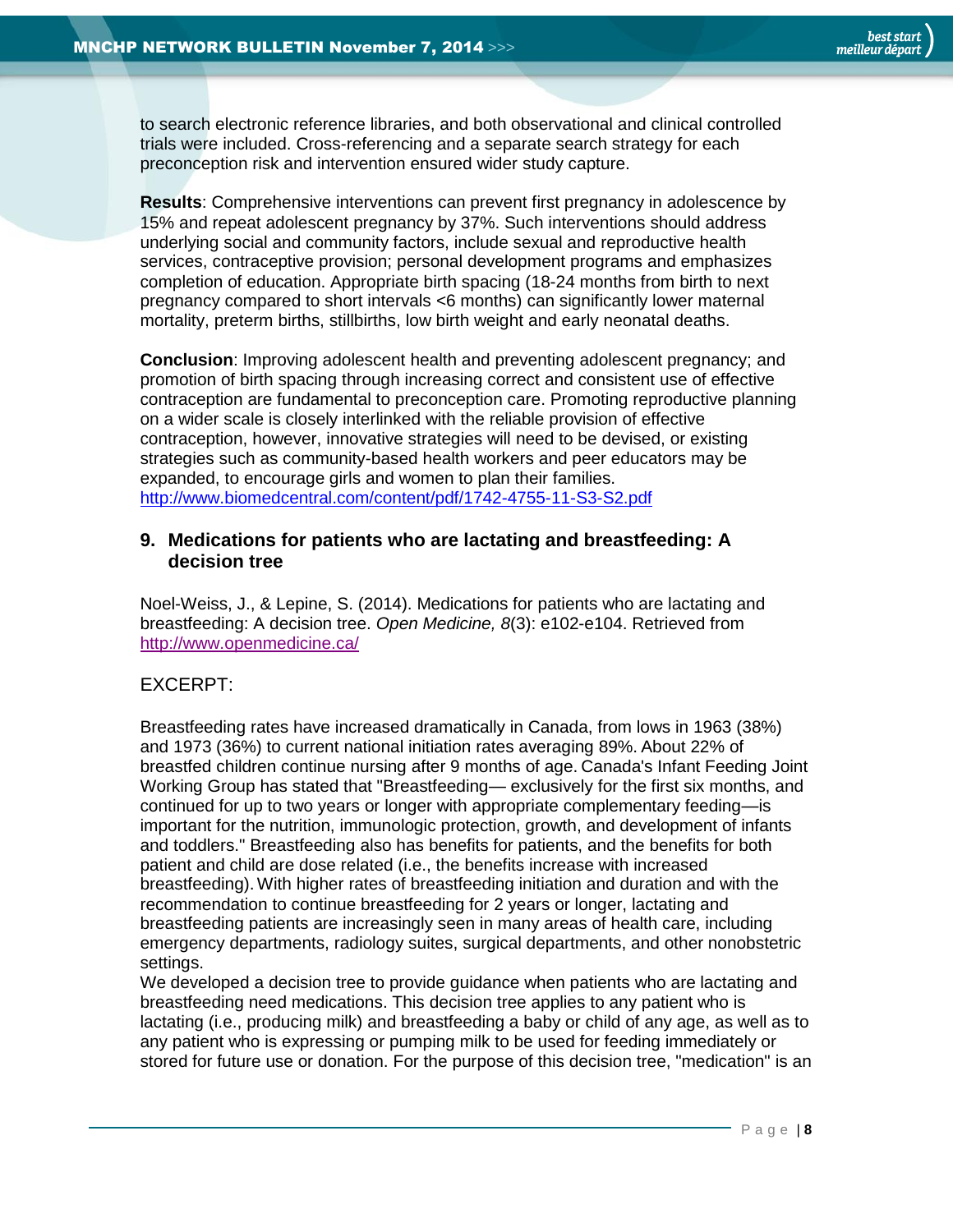all-inclusive word referring to any drug used for treatment and any diagnostic agent, hormone, vaccine, herb, over-the-counter product, chemotherapeutic agent, or other substance. The action of "prescribing" encompasses all uses of medications in the course of patient care, whether on the basis of a written prescription or a recommendation or if required as an agent for diagnosis or treatment. <http://www.ncbi.nlm.nih.gov/pmc/articles/PMC4242252/> PDF[:http://www.ncbi.nlm.nih.gov/pmc/articles/PMC4242252/pdf/OpenMed-08-102.pdf](http://www.ncbi.nlm.nih.gov/pmc/articles/PMC4242252/pdf/OpenMed-08-102.pdf)

#### <span id="page-8-0"></span>**10. A socio-ecological approach to physical activity interventions in childcare: A systematic review**

Mehtälä, M. A. K., Sääkslahti, A. K., Inkinen, M. E., & Poskiparta, M. E. H. (2014). A socio-ecological approach to physical activity interventions in childcare: A systematic review. *International Journal of Behavioral Nutrition and Physical Activity, 11*(22). doi:10.1186/1479-5868-11-22

# ABSTRACT:

The promotion of physical activity (PA) in young children requires effective interventions. This article reviews the evidence on PA interventions in childcare by applying a socioecological approach. A computer-based literature search for intervention studies aimed at increasing children's PA levels was run across four databases: SPORTDiscus, ISI Web of Science, PsycINFO and ERIC. The participants had to be in childcare, aged 2-6 year-old, and their pre- and post- intervention PA levels measured. Selection was restricted to peer-reviewed publications and to studies conducted in childcare settings. Twenty-three studies met the inclusion criteria and their methodological quality was assessed. Seven studies exhibited high methodological quality; twelve were rated as moderate and four low. The effectiveness of the interventions was determined according to the post-intervention behavioral changes reported in children's PA. Fourteen studies found increases in PA levels or reductions in sedentary time, although the changes were modest. The data remain too limited to allow firm conclusions to be drawn on the effectiveness of the components mediating PA interventions, although PA-specific inservice teacher training seems a potential strategy. The findings of this review indicate that children's PA remained low and did not approach the 180 min/day criteria. It may be that more intensive multilevel and multicomponent interventions based on a comprehensive model are needed.

<http://www.ijbnpa.org/content/11/1/22>

# <span id="page-8-1"></span>**III. CURRENT INITIATIVES**

# <span id="page-8-2"></span>**11. EatRight Ontario Kids Recipe Challenge**

(available in French)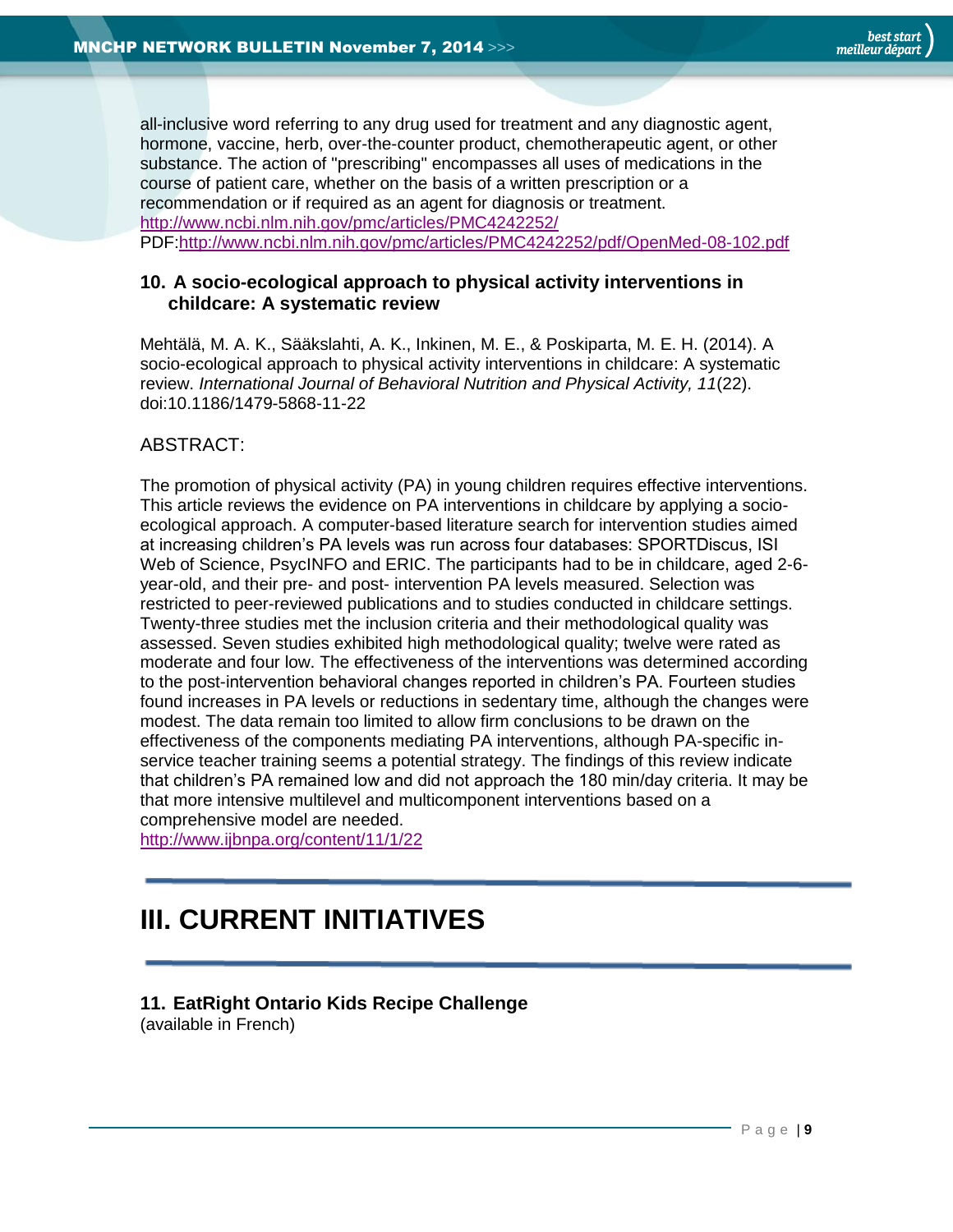EatRight Ontario is holding a challenge for kids from grades 1 through 8 to encourage healthy eating and child participation in the kitchen. Children are invited to submit original recipes that EatRight Ontario could use, and that kids would like. Prizes will be awarded for the best breakfast, lunch, dinner, snack and dessert recipes. Recipes will be marked on their originality, nutritional value, and taste. Entrants must also submit a paragraph outlining why the recipe would appeal to kids. Participants are invited to submit as many recipes as they like. The deadline for entries is Monday, December 15, 2014.

EN[:https://www.eatrightontario.ca/en/Articles/Child/Toddler-Nutrition/EatRight-Ontario-](https://www.eatrightontario.ca/en/Articles/Child/Toddler-Nutrition/EatRight-Ontario-Kids-Recipe-Challenge.aspx?aliaspath=%2fen%2fArticles%2fChild-Toddler-Nutrition%2fGet-kids-in-the-kitchen-with-these-winning-recipes)[Kids-Recipe-Challenge.aspx?aliaspath=%2fen%2fArticles%2fChild-Toddler-](https://www.eatrightontario.ca/en/Articles/Child/Toddler-Nutrition/EatRight-Ontario-Kids-Recipe-Challenge.aspx?aliaspath=%2fen%2fArticles%2fChild-Toddler-Nutrition%2fGet-kids-in-the-kitchen-with-these-winning-recipes)[Nutrition%2fGet-kids-in-the-kitchen-with-these-winning-recipes](https://www.eatrightontario.ca/en/Articles/Child/Toddler-Nutrition/EatRight-Ontario-Kids-Recipe-Challenge.aspx?aliaspath=%2fen%2fArticles%2fChild-Toddler-Nutrition%2fGet-kids-in-the-kitchen-with-these-winning-recipes)

FR: [https://www.eatrightontario.ca/fr/Articles/Enfants/Concours-de-recettes](https://www.eatrightontario.ca/fr/Articles/Enfants/Concours-de-recettes-d%E2%80%99enfant-de-Saine-alimentatio.aspx?aliaspath=%2fen%2fArticles%2fChild-Toddler-Nutrition%2fGet-kids-in-the-kitchen-with-these-winning-recipes)[d%E2%80%99enfant-de-Saine-alimentatio.aspx?aliaspath=%2fen%2fArticles%2fChild-](https://www.eatrightontario.ca/fr/Articles/Enfants/Concours-de-recettes-d%E2%80%99enfant-de-Saine-alimentatio.aspx?aliaspath=%2fen%2fArticles%2fChild-Toddler-Nutrition%2fGet-kids-in-the-kitchen-with-these-winning-recipes)[Toddler-Nutrition%2fGet-kids-in-the-kitchen-with-these-winning-recipes](https://www.eatrightontario.ca/fr/Articles/Enfants/Concours-de-recettes-d%E2%80%99enfant-de-Saine-alimentatio.aspx?aliaspath=%2fen%2fArticles%2fChild-Toddler-Nutrition%2fGet-kids-in-the-kitchen-with-these-winning-recipes)

Related article:

 **Cooking classes for kids serve up love of fruits and vegetables**: This article (CBC News, 2014) suggests that involving children in food preparation can help to encourage healthy eating habits. Recent studies have indicated the long-term dietary benefits of enrolling children in cooking classes. [http://www.cbc.ca/news/health/cooking-classes-for-kids-serve-up-love-of-fruits](http://www.cbc.ca/news/health/cooking-classes-for-kids-serve-up-love-of-fruits-and-vegetables-1.2825943?cmp=rss)[and-vegetables-1.2825943?cmp=rss](http://www.cbc.ca/news/health/cooking-classes-for-kids-serve-up-love-of-fruits-and-vegetables-1.2825943?cmp=rss)

# <span id="page-9-0"></span>**12. World Prematurity Day**

(available in French)

World Prematurity Day is held every year on November 17, 2014. This year, to raise awareness of the issues associated with premature birth, the Canadian Premature Babies Foundation participated in the [Global Illumination Project,](http://cpbf-fbpc.org/news-and-events-2/wpd-2014/global-illumination-project-2014/) through which major landmarks throughout the country, including the CN Tower, were lit purple. Issues related to premature birth include longer hospital stays after birth and potentially longterm physical or developmental issues. While preterm birth can happen spontaneously, some potential causes include high blood pressure, stress, physical abuse, smoking and expecting multiples.

For more information about World Prematurity Day:

EN[:http://cpbf-fbpc.org/news-and-events-2/wpd-2014/](http://cpbf-fbpc.org/news-and-events-2/wpd-2014/)

FR[:http://cpbf-fbpc.org/journee-mondiale-de-la-prematurite-2014/](http://cpbf-fbpc.org/journee-mondiale-de-la-prematurite-2014/)

For more information about the challenges associated with premature birth: <http://www.modernmama.com/blog/2014/11/16/world-prematurity-day/>

Related resources:

 **Multiple Births Canada – Preterm Birth Support Network**: This webpage contains information related to the connection between preterm birth and multiples and provides supports and resources to help parents prepare for the potential of preterm labour, and care for preterm multiples. [http://multiplebirthscanada.org/index.php/parents/support/preterm-birth-support](http://multiplebirthscanada.org/index.php/parents/support/preterm-birth-support-network)[network](http://multiplebirthscanada.org/index.php/parents/support/preterm-birth-support-network)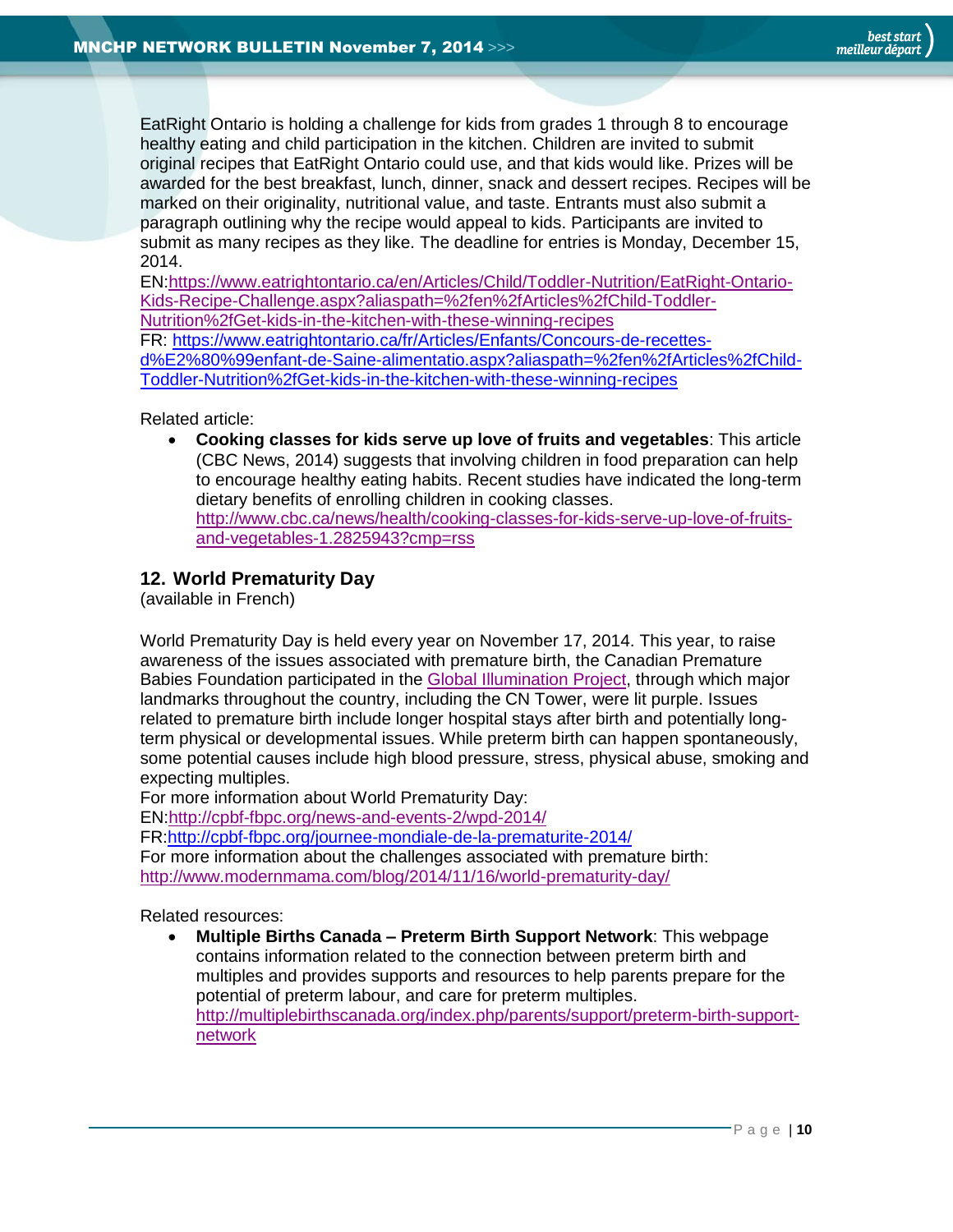**Complications from premature birth biggest cause of death for children under 5, global report finds**: This Toronto Star article (Gordon, 2014) discusses the results of a recent report that ranks premature birth as the biggest killer of young children. The article also indicates that the rate of preterm birth has increased 30% over 20 years. Work still needs to be done to understand why preterm births are increasing.

[http://www.thestar.com/life/2014/11/17/complications\\_from\\_premature\\_birth\\_bigg](http://www.thestar.com/life/2014/11/17/complications_from_premature_birth_biggest_cause_of_death_for_children_under_5_global_report_finds.html) est cause of death for children under 5 global report finds.html

# <span id="page-10-0"></span>**13. Towards an AIDS-free Generation: Children and AIDS**

Just ahead of [World AIDS Day,](http://www.worldaidsday.org/campaign.php) which took place this week on December 1<sup>st</sup>, UNICEF released information that 1.1 million new HIV infections were prevented in children between 2005 and 2013. This decrease is seen to be the result of improving mothers' access to services that prevent the transmission of HIV from mother to child. While this new data represents progress, a global goal of reducing infections by 90% by 2015 is unattainable. To better understand the threat facing children with respect to HIV, the campaign [Children and AIDS](http://childrenandaids.org/index.html) has been monitoring the impact of AIDS on children through a series of stocktaking reports.

EN: [http://www.unicef.org/media/media\\_78007.html](http://www.unicef.org/media/media_78007.html) FR: [http://www.unicef.org/french/media/media\\_78007.html](http://www.unicef.org/french/media/media_78007.html)

# <span id="page-10-1"></span>**IV. UPCOMING EVENTS**

<span id="page-10-2"></span>**14. An ICN webinar – Working Together: The Canadian Context for MNCH** December 9, 2014: Webinar

In light of Canada's recent \$370 million call for proposals related to the country's top development priority – maternal, newborn and child health, this webinar will feature current initiatives in this field. Dr. Helen Scott, director of the Canadian Network for Maternal, Newborn and Child Health, will discuss the work coordinating a collaborative network of 80 Canadian organizations working in countries worldwide to support maternal, newborn and child health. Learn more about CAN-MNCH on their website: <http://www.can-mnch.ca/>

[https://www.eventbrite.ca/e/an-icn-webinar-working-together-the-canadian-context-for](https://www.eventbrite.ca/e/an-icn-webinar-working-together-the-canadian-context-for-mnch-un-webinaire-du-rcc-travailler-registration-14589143521)[mnch-un-webinaire-du-rcc-travailler-registration-14589143521](https://www.eventbrite.ca/e/an-icn-webinar-working-together-the-canadian-context-for-mnch-un-webinaire-du-rcc-travailler-registration-14589143521)

# **15. CMNRP Workshops**

<span id="page-10-3"></span> **Breastfeeding: Best Practices for Health Care Providers** January 8, & January 15, 2015: Ottawa, ON March 18, 2015: Kingston, ON

This two-part workshop will introduce service providers from both community and healthcare settings to the foundational principles associated with successful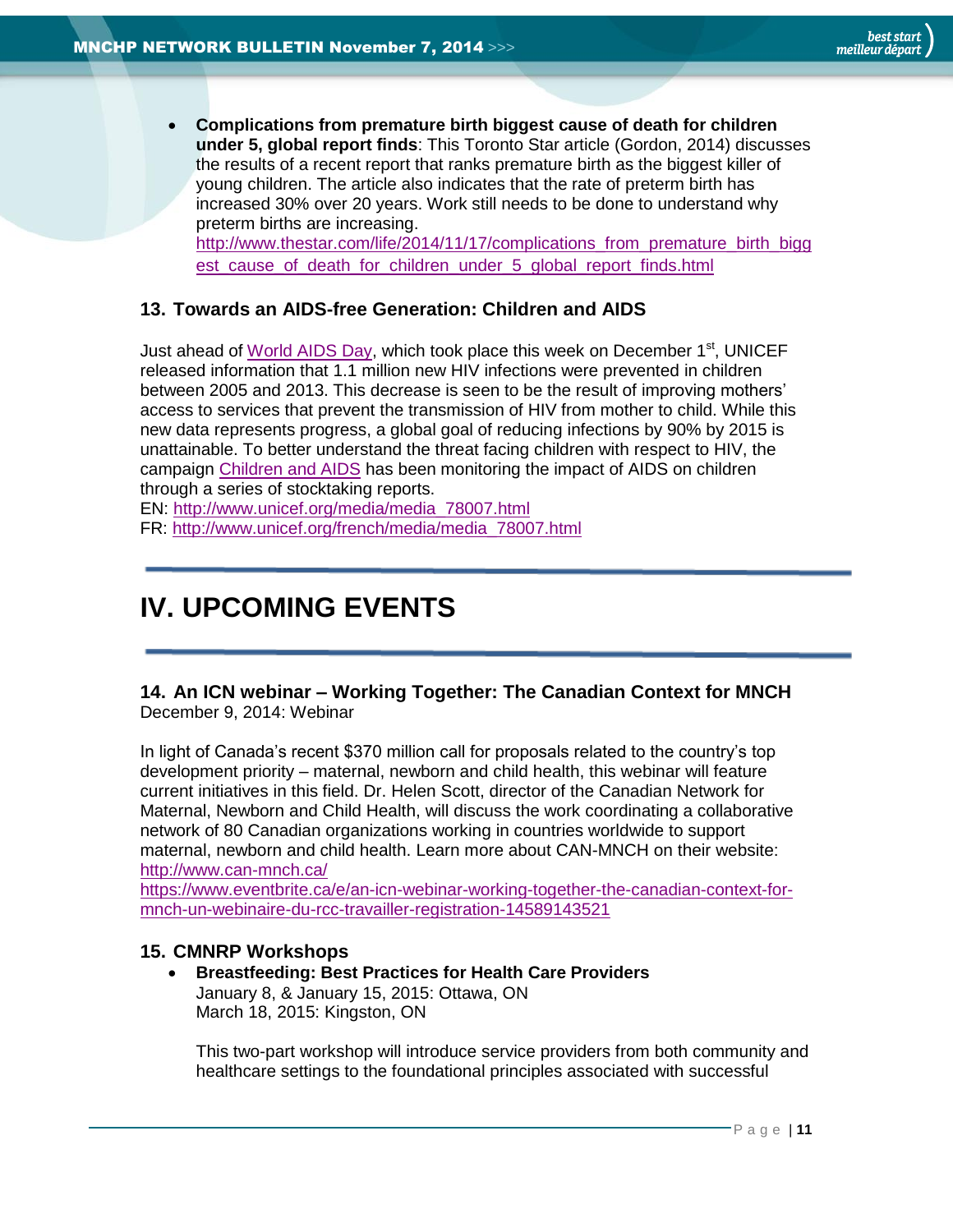

breastfeeding. Key concepts that will be addressed include the Baby Friendly Initiative and a family-centred approach to care. Participants will learn about medications that are safe for use during breastfeeding, how to deal with problems that may arise when initiating breastfeeding and key resources for both service providers and moms.

[https://webcanvas.secure-form2.com/uploads/userimages//BF.jpg](https://webcanvas.secure-form2.com/uploads/userimages/BF.jpg)

 **Fetal Health Surveillance in Labour, Fundamentals (FHSL)** January 26, & March 17, 2015: Ottawa, ON February 18, 2015: Kingston, ON

Designed to introduce health care providers to the basics of fetal health surveillance, this workshop will address techniques such as FHR auscultation and EFM. Participants will learn how to interpret fetal blood gas values, about the importance of documentation and communication during surveillance, and how to intervene based on certain indicators. Workshop attendees are asked to read the *Fundamentals of Fetal Health Surveillance Self-Learning Manual* in preparation for the workshop.

[http://www.cmnrp.ca/uploads/userimages//fhsl.jpg](http://www.cmnrp.ca/uploads/userimages/fhsl.jpg)

 **Neonatal Resuscitation Program (NRP)** January 15, & March 17, 2015: Kingston, ON January 30, & March 31, 2015: Ottawa, ON

Upon completing this workshop, participants will learn the steps to successfully performing neonatal resuscitation. Before the workshop, participants are asked to read the *Textbook of Neonatal Resuscitation*, and complete an online exam through the Canadian Pediatric Society. The workshop will address the specific challenges associated with resuscitating an infant, and highlight strategies to improve communication and teamwork during the procedure. At the workshop, attendees will participate in hands-on simulation and debriefing exercises to solidify their knowledge of resuscitation.

[http://www.cmnrp.ca/uploads/documents//NRP\\_Provider.pdf](http://www.cmnrp.ca/uploads/documents/NRP_Provider.pdf)

Register for all three workshops here: [http://www.cmnrp.ca/en/cmnrp/Workshops\\_p550.html](http://www.cmnrp.ca/en/cmnrp/Workshops_p550.html)

# <span id="page-11-0"></span>**16. Welcoming Dads: Change the way you work with fathers**

January 30, 2014: Thorold, ON

This free training event, hosted by the Early Childhood Community Development Centre, Dad Central Ontario and Niagara Region, will present key strategies to help service providers better involve dads in their programming, including tips for action plan development and outreach. The full-day workshop, which will include participants from child welfare, children's mental health, education and healthcare, will serve as a useful opportunity to share experiences and resources, and to network with community partners.

[http://www.eccdc.org/wp-content/uploads/2014/09/welcoming\\_dads.pdf](http://www.eccdc.org/wp-content/uploads/2014/09/welcoming_dads.pdf)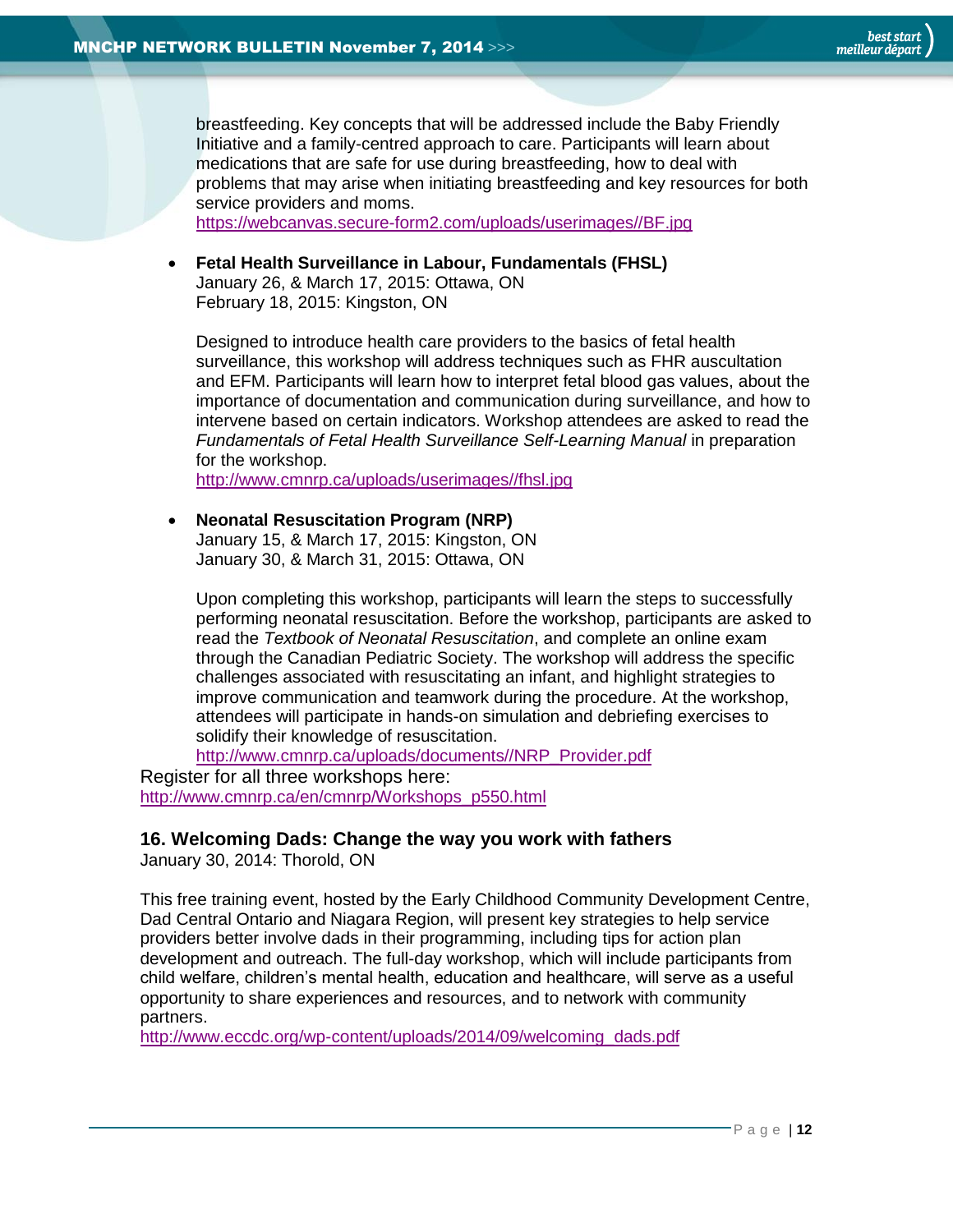# <span id="page-12-0"></span>**17. Nobody's Perfect Parenting Program – What's New?**

February 4, 2015: Webinar

Part of the CHNET-Works! Fireside Chat series, this free webinar is designed for anyone who was previously involved in the Nobody's Perfect parenting program, or who is interested in implementing the program in the future, including community program staff and directors, practitioners and public health workers. The workshop will be hosted by the Public Health Agency of Canada, and will introduce new changes to the program. Nobody's Perfect was developed by Health Canada over 30 years ago with the goal of providing a space where parents could share their successes and failures, judgement free. For more information, visit the Nobody's Perfect website:

<http://www.nobodysperfect.ca/>

[http://www.chnet-](http://www.chnet-works.ca/index.php?option=com_rsevents&view=events&layout=show&cid=346%3Asave-the-date-nobodys-perfect-parenting-program-whats-new-&Itemid=6&lang=en)

[works.ca/index.php?option=com\\_rsevents&view=events&layout=show&cid=346%3Asav](http://www.chnet-works.ca/index.php?option=com_rsevents&view=events&layout=show&cid=346%3Asave-the-date-nobodys-perfect-parenting-program-whats-new-&Itemid=6&lang=en) [e-the-date-nobodys-perfect-parenting-program-whats-new-&Itemid=6&lang=en](http://www.chnet-works.ca/index.php?option=com_rsevents&view=events&layout=show&cid=346%3Asave-the-date-nobodys-perfect-parenting-program-whats-new-&Itemid=6&lang=en)

# <span id="page-12-1"></span>**18.Newborn Screening Workshop Toronto 2015**

February 5, 2014: Toronto, ON

Hosted by Newborn Screening Ontario, this free workshop aims to provide participants with the knowledge and coordination skills necessary to provide screening for every newborn at their institution. Nurses, midwives, lab personnel, clerks, physicians and any professionals connected with the newborn screening process are invited to attend. The workshop will address blood dot technique and the characteristics of a successful screening. Attendees will experience a virtual tour of the NSO laboratory, and learn about useful educational resources. The day will end with a game of newborn screening Jeopardy. Lunch will be provided.

[https://www.eventbrite.ca/e/newborn-screening-workshop-toronto-2015-registration-](https://www.eventbrite.ca/e/newborn-screening-workshop-toronto-2015-registration-14317581271)[14317581271](https://www.eventbrite.ca/e/newborn-screening-workshop-toronto-2015-registration-14317581271)

# <span id="page-12-2"></span>**V. RESOURCES**

# <span id="page-12-3"></span>**19.The Hanen Centre**

This Toronto-based, not-for-profit charity was established to help parents address language development delays in their children before these delays become long-term issues. The Hanen Centre focuses on four key areas: language delays, Autism Spectrum Disorder, Asperger syndrome, and language and literacy development. The organization offers a variety of resources for parents, educators and speech-language pathologists to address issues associated with language including workshops, programs, DVDs and handbooks. Explore the Hanen Centre website's "Helpful Info" section for free information about language and children, including a page for parents unsure how to identify a language delay in their child, fun games to promote language development,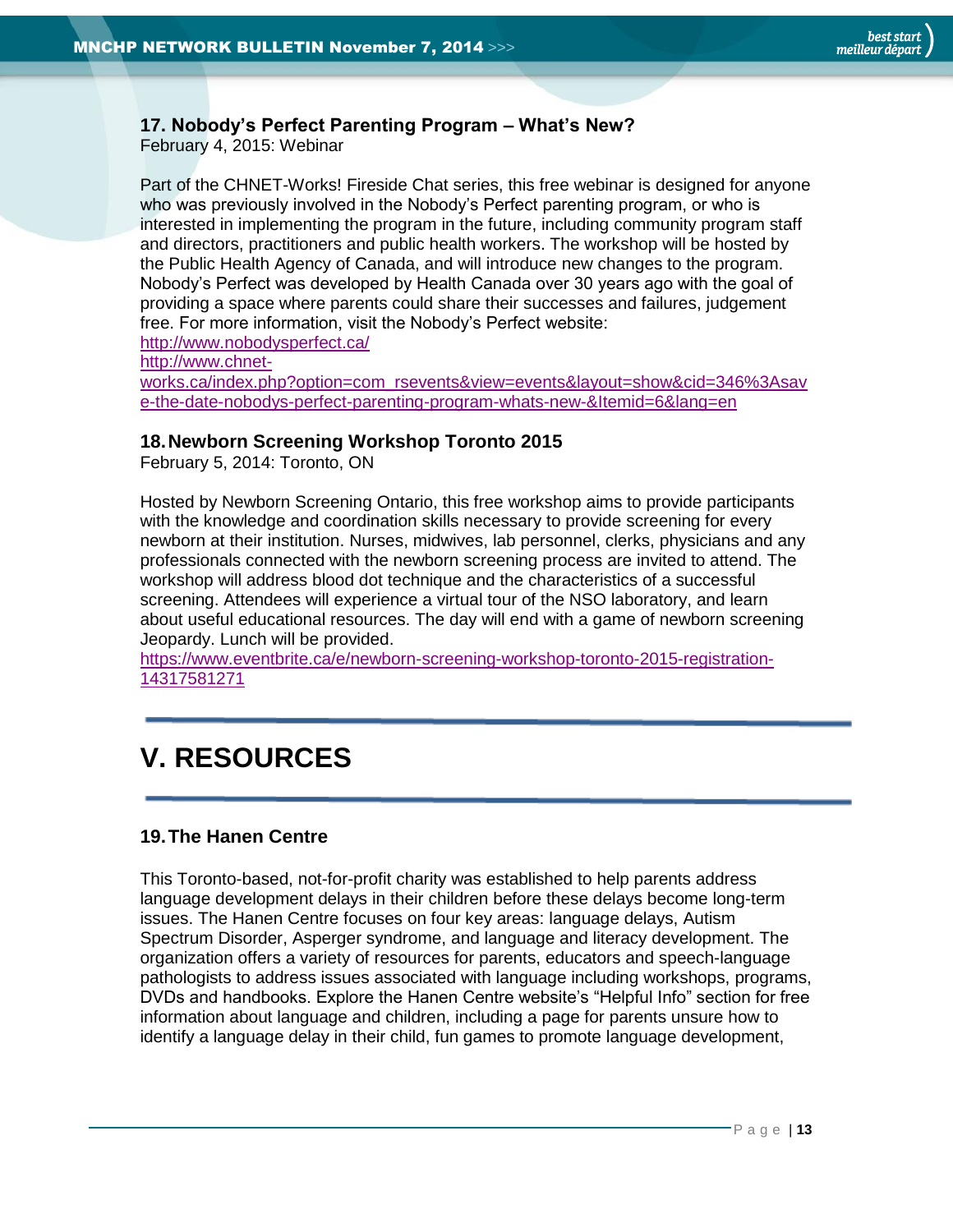and a series of research-based articles written by Hanen Centre staff. One recent article discussed the benefits of [bilingualism in children.](http://www.hanen.org/Helpful-Info/Articles/Bilingualism-in-Young-Children--Separating-Fact-fr.aspx#.VHq6B-jj9pQ.twitter) <http://www.hanen.org/Home.aspx>

# <span id="page-13-0"></span>**20. 15th Annual Fetal Alcohol Canadian Expertise (FACE) Research Roundtable**

This year's Fetal Alcohol Canadian Expertise (FACE) Research Roundtable was held this year on September 17, 2014 in Toronto, Ontario. For those who were unable to attend the roundtable, webcasts of the keynote presentation and workshops are now available online. Keynote speaker, Dr. Kenneth L. Jones, identified some of the first instances of fetal alcohol syndrome 40 years ago, and is credited with coining the term. Other workshops address the relationship between FAS and epigenetics, a need for key interventions to address self-regulation, and screening-tools for identifying FASD. <http://www.motherisk.org/FAS14/index.jsp>

# <span id="page-13-1"></span>**21. Indigenous Child and Youth Health in Canada**

(available in French)

Most health providers receive minimal training in addressing the specific health needs of indigenous peoples in Canada. This free, accredited online course aims to teach service providers about the unique genetic, geographic and historical factors that contribute to the health of indigenous children and youth. Participants will learn about the history of Canadian Aboriginal populations, Health Canada's Non-Insured Health Benefits (NIHB) program, medical conditions that frequently affect Aboriginal children, and the social determinants of health as they pertain to Aboriginal children.

EN:<https://www.mdcme.ca/courseinfo.asp?id=146>

FR: [https://www.mdcme.ca/courseinfo\\_f.asp?id=147](https://www.mdcme.ca/courseinfo_f.asp?id=147)

# <span id="page-13-2"></span>**22.Newt: Newborn Weight Tool**

The freely available, web-based *Newt: Newborn Weight Tool* allows healthcare providers and parents the ability to monitor their infant's weight loss after birth and identify potential issues with a newborn's weight. Users of the tool simply enter details of their infant's weight and birth. The tool will compare the infant's data with the data of over 100 000 breastfed infants from Northern California Kaiser Permanente hospitals to determine whether the infant's weight is consistent with the majority of infants. The tool currently only uses data for exclusively breastfed newborns. There are plans to incorporate data for formula-fed infants in the future.

<https://www.newbornweight.org/>

# <span id="page-13-3"></span>**23.Encyclopedia on Early Childhood Development**

(available in French)

This excellent resource, which contains information sheets, and informative entries on child health issues from A to Z, has revamped its design to offer a sleeker, more visual user-experience. Key changes will allow for increased usability of the site across mobile platforms, the inclusion of more videos and photos to illustrate key concepts, links to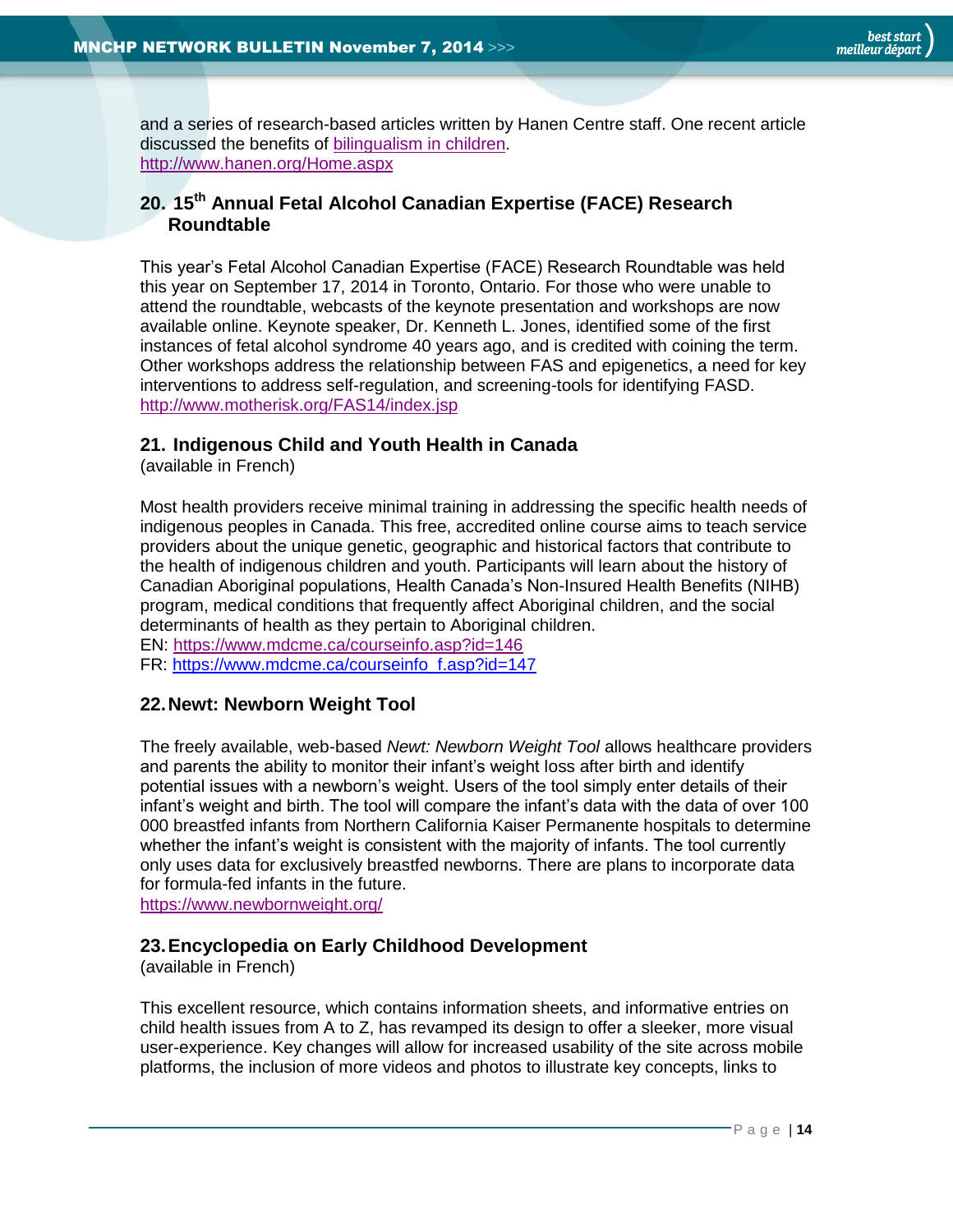evidence-based information, and social media sharing links. Each encyclopedia entry is divided into five sections – "Introduction," "Synthesis," "According to experts," "Resources," and "Complete topic" – allowing users easy navigation to the information they need and providing a useful PDF summary of each topic. EN: <http://www.child-encyclopedia.com/>

FR: <http://www.enfant-encyclopedie.com/>

# <span id="page-14-0"></span>**24.Ottawa Breastfeeds**

Ottawa Breastfeeds is a recently created, volunteer-driven website that was designed with the aim of consolidating the numerous resources related to breastfeeding support in the Ottawa region to provide a one-stop-shop for breastfeeding mothers and mothers-tobe in the Ottawa area. In addition to listing key Ottawa-based breastfeeding workshops and support groups, the site tracks recent breastfeeding news and resources that would be of interest to all mothers and families

<http://www.ottawabreastfeeds.ca/>

#### <span id="page-14-1"></span>**25.Recent videos:**

 **Turning Some Ideas on Their Head**: A TEDx talk given by Professor Adele Diamond, the Canada Research Chair in Developmental Cognitive Neuroscience at the University of British Columbia. Diamond discusses the need for restructuring education, and emphasizes the importance of arts, play and physical activity in schools.

<https://www.youtube.com/watch?v=StASHLru28s>

 **Curiosity and Grit Help Kids Succeed**: Paul Tough, author of the book *How Children Succeed*, discusses different indicators of success beyond those measured in schools, including grit, which he defines as "a passion or perseverance of long-term goals."

<http://tvoparents.tvo.org/article/curiosity-and-grit-help-kids-succeed> **Dr. Teicher on the Developing Brain**: Dr. Martin Teicher, an Associate

Professor of Psychiatry at Harvard Medical School, outlines the relationship between child discipline and stress, and the long-term impact they can have on a child's brain.

<http://www.acesconnection.com/clip/dr-teicher-on-the-developing-brain-7-min>

 **Little Things Matter – The Impact of Toxins on the Developing Brain**: This video, narrated by Dr. Bruce Lanphear, professor at Simon Fraser University, visually demonstrates the impact of environmental toxins on the development of young children.

<https://www.youtube.com/watch?v=E6KoMAbz1Bw&feature=youtu.be>

# <span id="page-14-2"></span>**VI. FEATURED BEST START RESOURCES**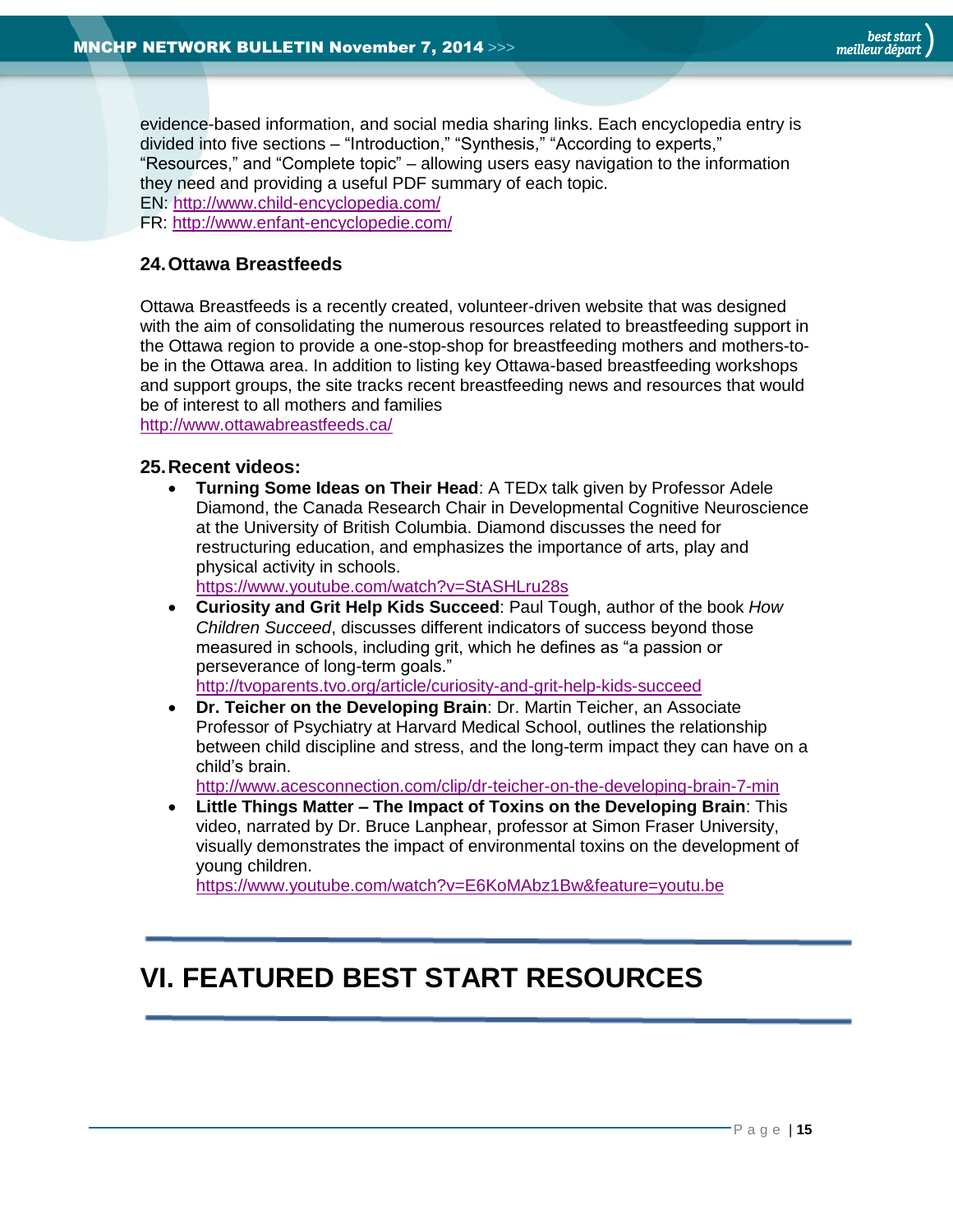# <span id="page-15-0"></span>**26. Breastfeeding Matters**

(available in French)

This booklet will help women and their families explore breastfeeding. Topics include: making an informed decision, getting started, learning to breastfeed, common concerns, frequently asked questions and where to get help.

The PDF fact sheets below complement the Breastfeeding Matters booklet.

- [Blocked Ducts](http://www.beststart.org/resources/breastfeeding/Ducts_Fact%20Sheets_Eng_rev2.pdf)
- **[Breast Infection \(Mastitis\)](http://www.beststart.org/resources/breastfeeding/Infection_Fact%20Sheets_Eng_rev2.pdf)**
- **[Expressing and Storing Breastmilk](http://www.beststart.org/resources/breastfeeding/Expressing_Fact%20Sheets_Eng_rev2.pdf)**
- **[Thrush](http://www.beststart.org/resources/breastfeeding/Thrush_Fact%20Sheets_Eng_rev2.pdf)**

EN[:http://www.beststart.org/resources/breastfeeding/pdf/BreastfeedingMatters\\_2013\\_lo](http://www.beststart.org/resources/breastfeeding/pdf/BreastfeedingMatters_2013_low_rez_reference.pdf) [w\\_rez\\_reference.pdf](http://www.beststart.org/resources/breastfeeding/pdf/BreastfeedingMatters_2013_low_rez_reference.pdf)

FR[:http://www.meilleurdepart.org/resources/allaitement/breastfeeding\\_matters\\_FR\\_Nov](http://www.meilleurdepart.org/resources/allaitement/breastfeeding_matters_FR_Nov2013_fnl.pdf) [2013\\_fnl.pdf](http://www.meilleurdepart.org/resources/allaitement/breastfeeding_matters_FR_Nov2013_fnl.pdf)

# <span id="page-15-1"></span>**27. When Children Speak More Than One Language**

(available in French)

As a parent of a child who will learn two or more languages, you may have questions. This guide will give you information based on research to help you. Language is the best tool to help a child do well later in school and in life.

EN[:http://www.beststart.org/resources/hlthy\\_chld\\_dev/BSRC\\_When\\_Families\\_Speak\\_fn](http://www.beststart.org/resources/hlthy_chld_dev/BSRC_When_Families_Speak_fnl.pdf) [l.pdf](http://www.beststart.org/resources/hlthy_chld_dev/BSRC_When_Families_Speak_fnl.pdf)

FR[:http://www.meilleurdepart.org/resources/develop\\_enfants/pdf/BSRC\\_When\\_Families](http://www.meilleurdepart.org/resources/develop_enfants/pdf/BSRC_When_Families_Speak_FR_fnl.pdf) Speak FR\_fnl.pdf

# <span id="page-15-2"></span>**28. Obesity in Preconception and Pregnancy**

This report provides current information about the prevalence of, risk factors for, and implications of obesity in the preconception and perinatal periods in Ontario. Additional information is presented concerning approaches that have been effective in addressing obesity in the preconception and prenatal periods. Evidence-based practices are limited at this time and additional research is needed.

PDF[:http://www.beststart.org/resources/preconception/BSRC\\_obesity\\_report\\_Ap](http://www.beststart.org/resources/preconception/BSRC_obesity_report_April2014.pdf) [ril2014.pdf](http://www.beststart.org/resources/preconception/BSRC_obesity_report_April2014.pdf)

For more information on this topic, register for our workshops:

**Obesity in Preconception and Pregnancy & Its Downstream Effects on Childhood Obesity**

11 December, 2014: Timmins, ON 13 January, 2015: Toronto, ON

The workshop will share effective practices and practical strategies to minimize the factors that contribute to obesity during childhood and to improve childhood health outcomes. The [Canadian Obesity Network's 5As of](http://www.obesitynetwork.ca/pregnancy) Healthy Pregnancy Weight Gain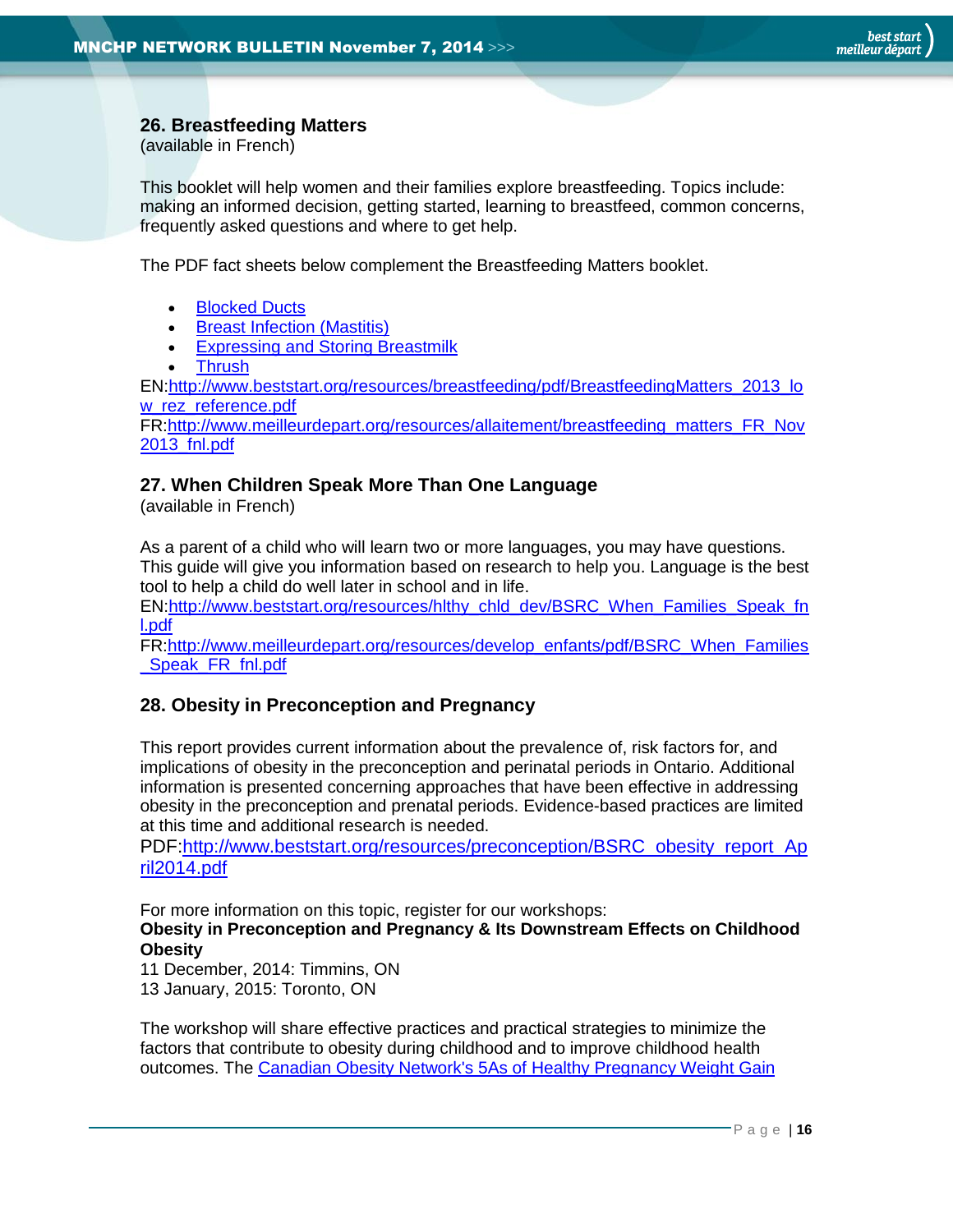session by Dr. Zach Ferraro has been accredited by the *College of Family Physicians of Canada and the Ontario Chapter for up to 1 Mainpro-M1 credits.* Timmins:<http://en.beststart.org/event/Workshop-ObesityinPreconceptionPregnancy> Toronto: [http://en.beststart.org/event/workshop-obesity-preconception-and-pregnancy](http://en.beststart.org/event/workshop-obesity-preconception-and-pregnancy-its-downstream-effects-childhood-obesity-toronto)[its-downstream-effects-childhood-obesity-toronto](http://en.beststart.org/event/workshop-obesity-preconception-and-pregnancy-its-downstream-effects-childhood-obesity-toronto)

#### <span id="page-16-1"></span>**29. 2015 Best Start Resource Centre Annual Conference**

25-27 February, 2015: Mississauga, ON

Registration is now open for the 2015 Best Start Resource Centre Conference, an annual event for service providers working on preconception health, prenatal health and early child development to meet, share, reflect, network and be inspired! The annual conference attracts over 300 participants each year. In addition to offering excellent peer sharing opportunities, the conference allows service providers and policy makers to increase their knowledge and learn innovative strategies and programs relevant to their work. Keynotes by Jane Bertrand, Dr. Brian Jack, and Dr. Margo Greenwood will address topics including trends in early childhood education, preconception care and the rights of First Nations children. Session topics range from breastfeeding peer support, to physical activity and the early years, to safe sleep practices.

The preconference day, held on February  $25<sup>th</sup>$ , will consist of four full-day sessions:

- **Aboriginal & Child Health**: Led by Janet Fox, this session will feature a discussion of *Traditional Family Parenting*
- **Healthy Babies Healthy Children**: A day available specifically to HBHC Program Staff (including Managers, Public Health Nurses and Family Home Visitors) that will feature workshops on intimate partner violence and addressing smoking with women and families.
- **La resilience et l'autorégulation chez les jeunes enfants** : A session entirely in French that will focus on strategies to develop resilience and self-regulation in young children.
- **Infant Mental Health**: Dr. Chaya Kulkarni, director of Infant Mental Health Promotion at the Hospital for Sick Children will highlight strategies for early mental health intervention.

EN: [http://en.beststart.org/event/conference-2015-annual-conference-best-start](http://en.beststart.org/event/conference-2015-annual-conference-best-start-resource-centre)[resource-centre](http://en.beststart.org/event/conference-2015-annual-conference-best-start-resource-centre)

FR: [http://fr.meilleurdepart.org/event/conf%C3%A9rence-annuelle-2015-centre-de](http://fr.meilleurdepart.org/event/conf%C3%A9rence-annuelle-2015-centre-de-ressources-meilleur-d%C3%A9part)[ressources-meilleur-d%C3%A9part](http://fr.meilleurdepart.org/event/conf%C3%A9rence-annuelle-2015-centre-de-ressources-meilleur-d%C3%A9part)

# <span id="page-16-0"></span>**About This Bulletin**

*The Best Start Resource Centre thanks you for your interest in, and support of, our work. Best Start permits others to copy, distribute or reference the work for non-commercial purposes on condition that full credit is given. Because our MNCHP bulletins are designed to support local health promotion initiatives, we would appreciate knowing how this resource has supported, or been integrated into, your work [\(mnchp@healthnexus.ca\)](mailto:mnchp@healthnexus.ca). Please note that the Best Start Resource Centre does not endorse or recommend any events, resources, or publications mentioned in this bulletin.* 

**Information on the MNCHP Network**: Email mnchp@healthnexus.ca or visit <http://www.beststart.org/services/information.html> **To manage your subscription, unsubscribe from the list-serv and access the MNCHP archives**: http://lists.beststart.org/listinfo.cgi/mnchp-beststart.org

**To submit items for MNCHP Bulletins**: Email mnchp@healthnexus.ca